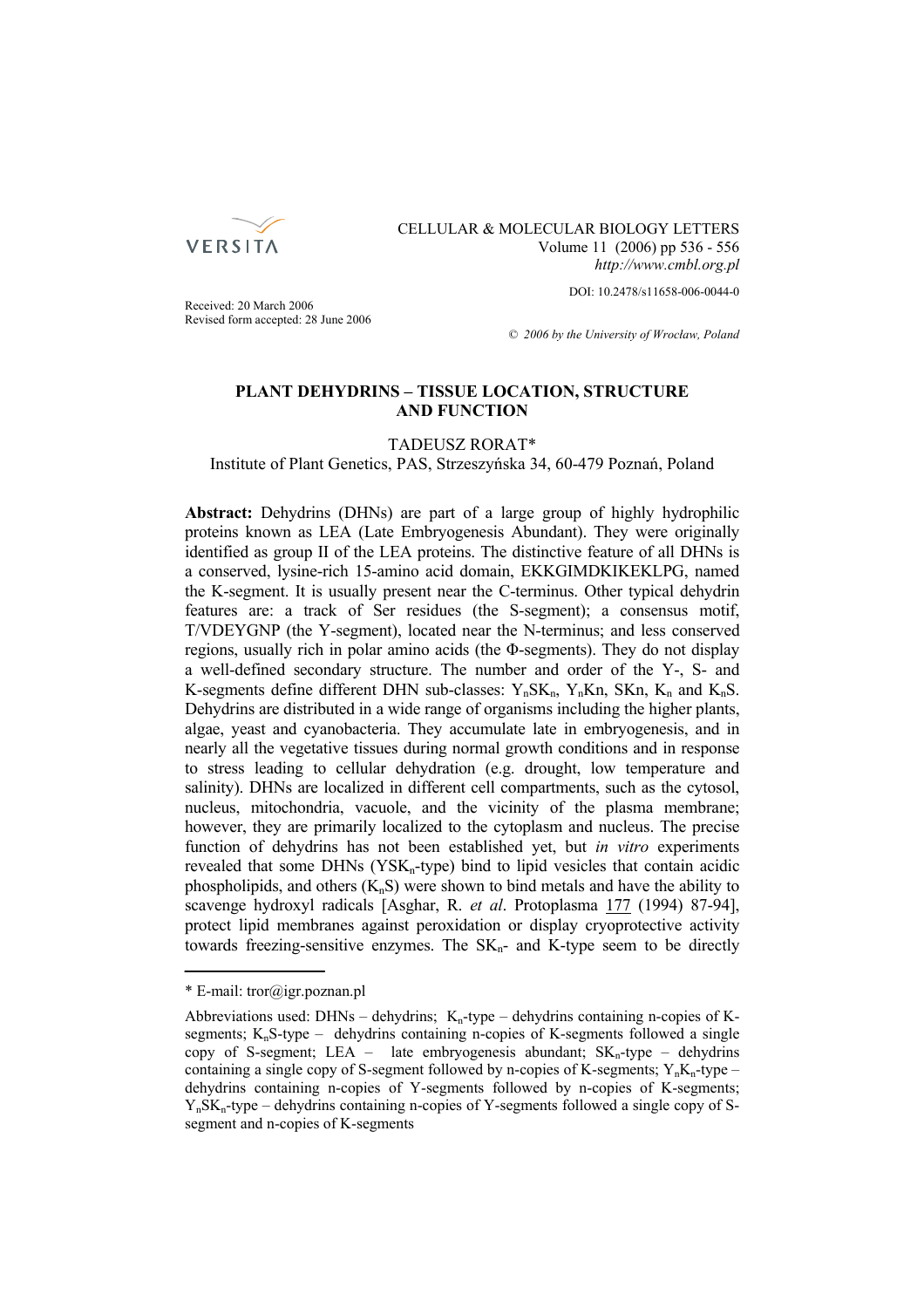involved in cold acclimation processes. The main question arising from the *in vitro* findings is whether each DHN structural type could possess a specific function and tissue distribution. Much recent *in vitro* data clearly indicates that dehydrins belonging to different subclasses exhibit distinct functions.

**Key words:** Dehydration stress, Drought, Cold acclimation, Freezing tolerance, LEA proteins, Dehydrin

### **INTRODUCTION**

Under environmental conditions generating reduced water potential, plants produce an array of proteins as a part of a global stress response to protect the cell metabolism [1, 2]. The synthesis of hydrophilic proteins is a major part of the response to water-deficit conditions [2, 3]. These proteins were first characterized in cotton during the late stages of embryogenesis, and called LEA proteins (Late Embryogenesis Abundant). Thereafter, proteins homologous to the cotton LEAs were identified in the seeds of many higher plants [4]. All of the LEA proteins are characterized by a high glycine content, high hydrophilicity and a low secondary structure [3]. Three major groups of LEA proteins have been defined on the basis of sequence similarity and structural characteristics: group 1, group 2 and group 3 [5-7].

Group 1 LEA proteins, of which the wheat Em protein is the type sequence, are only found in plants. They are unstructured in solution [8] and contain a 20-residue amino acid motif family [5]. The group 3 LEA proteins are characterized by a repeated 11-mer amino acid motif whose consensus sequence has been broadly defined as ΦΦE/QXΦKE/QKΦXE/D/Q, where Φ represents a hydrophobic residue [9]. Homologous proteins to the group 3 LEAs have been discovered in organisms other than plants, including nematodes and prokaryotes [9-11]. The group 3 LEA proteins, as with the classic examples from the anhydrobiotic nematode *Aphelenchus avenae* [12], and from the bullrush *Typha latifolia* [13], are natively unfolded in solution, but seem to be more structural on drying. Group 2 LEA proteins, called dehydrins, are mainly found in plants and are typically accumulated in dehydrating plant tissues such as developing seeds during maturation, or in vegetative tissues subjected to environmental stress such as drought, low temperature and salinity [2, 14]. The accumulation of dehydrins is one of the prominent components of plant adaptation to severe environmental conditions [14]. Dehydrins are distributed in a wide range of organisms including higher plants, algae, yeast and cyanobacteria [14-17].

The distinctive feature of all DHNs is a conserved, lysine-rich 15-amino acid domain, EKKGIMDKIKEKLPG, named the K-segment. It is usually present near the C-terminus [14]. Other typical dehydrin features are: a track of Ser residues (the S-segment); a consensus motif, T/VDEYGNP (the Y-segment), located near the N-terminus; and less conserved regions, usually rich in polar amino acids (the Φ-segments) [14] (Fig. 1).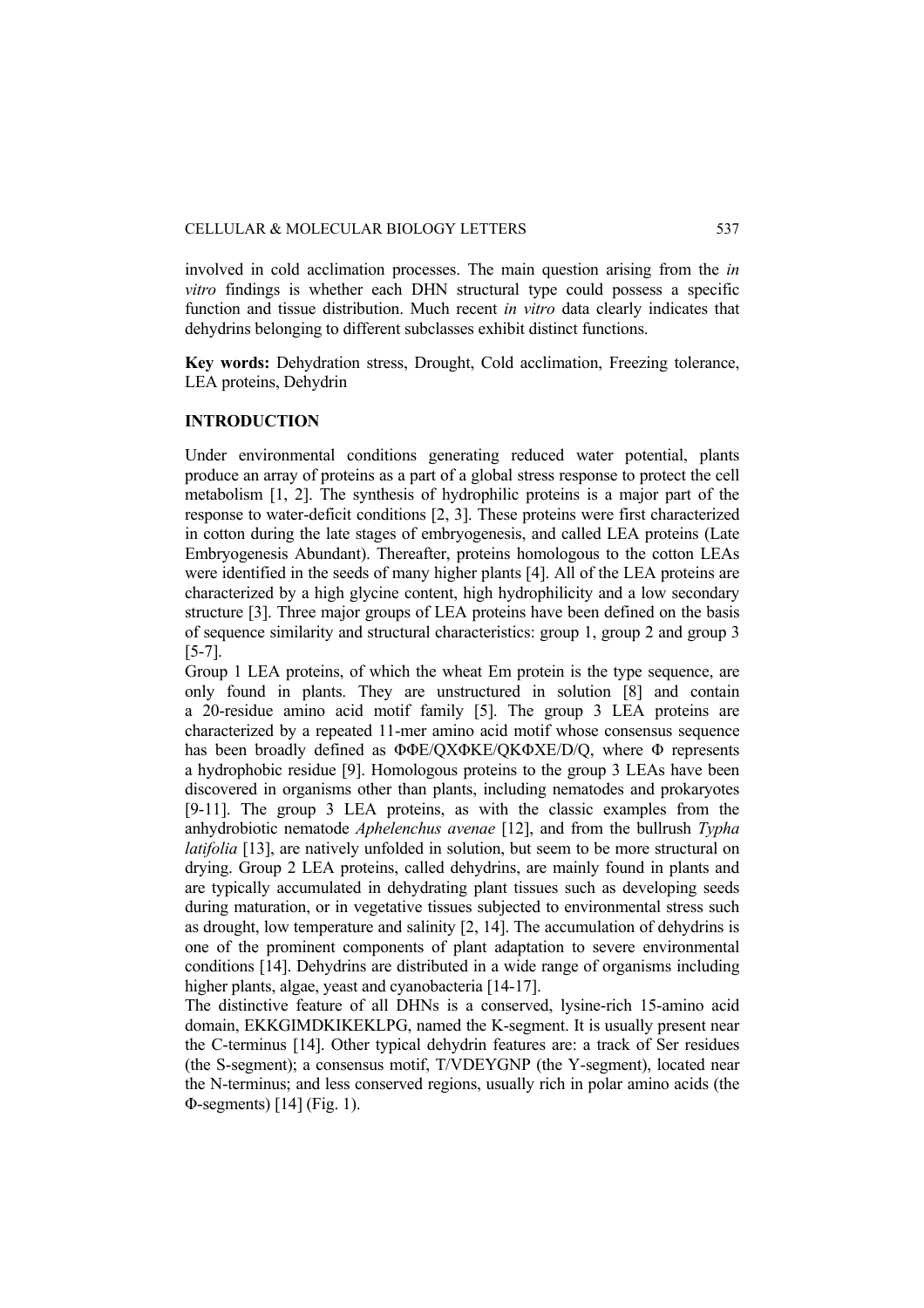

Fig. 1. A linear formula for the  $YSK_n$ -type dehydrins; Y – the Y-segment  $(T/VDEYGNP)$ , S – a track of serine residues, K – the K-segment (EKKGIMDKIKEKLPG),  $\Phi$  – the  $\Phi$ -segment.

The Φ-segments are not preserved, and show considerable variation between different DHNs. The K-segment is the only segment present in all dehydrins. It resembles a lipid-binding class A2 amphipathic α-helical segment found in apoliporoteins and α-synucleins [14, 18]. Class A amphiphatic helices have welldemarcated polar and non-polar faces with negatively charged residues opposite the hydrophobic face and positively charged residues at the polar/non-polar interface [19]. Some other notable characteristics of DHNs are a lack of cysteine and tryptophan, a high percentage of charged and polar amino acids (hydrophilic) and the ability to remain in solution after boiling [14, 19, 20]. The number and order of the Y-, S- and K-segments define different DHN subclasses:  $Y_n SK_n$ ,  $Y_n K_n$ ,  $SK_n$ ,  $K_n$  and  $K_n S$ . Structural analyses shown that the DHNs appear to lack a defined structure in their pure form; however, in the presence of a structural cosolvent such as trifluoro-ethanol (TFE), a DSP16 dehydrin from *Craterostigma plantagineum* was found to display α-helical structures [21]. A 35-kD DHN-related protein from cowpea (*Vigna unguiculata*) was also shown to adopt  $\alpha$ -helical structure in the presence of SDS; this is postulated to be mediated by amphipathic  $\alpha$ -helical structures formed by K-segments [22].

The genes encoding DHNs are a redundant family. For example, six *Dhn* genes have been characterized in *Arabidopsis* [23], thirteen in *Hordeum vulgare* [24, 25], and at least two in many other plant species [26, UniProt Knowledgebase, http://www.expasy.org/cgi-bin/].

Immunohistochemical and fractionation studies revealed that dehydrins are not only accumulated under the conditions of water deficit that occur during the late stages of embryogenesis [2, 27-31] and in vegetative tissues in response to stress leading to cellular dehydration such as drought, low temperature and salinity [1, 2, 14, 21, 22, 32-36], but they are also present in nearly all vegetative tissues during normal growth conditions [25, 32, 34, 37, 38]. Such a wide distribution of dehydrins in various tissues during plant growth and in response to stress leading to cellular dehydration suggests that these proteins may play an essential role in plant growth and in stress tolerance. A major question is how different dehydrin types function in different tissues during plant growth and under cell dehydration conditions.

Current data on the structure, properties and potential function of dehydrins in plant tissues was recently summarized in [2]. This paper is a summary of the data that revealed that each DHN structural type could play a specific function.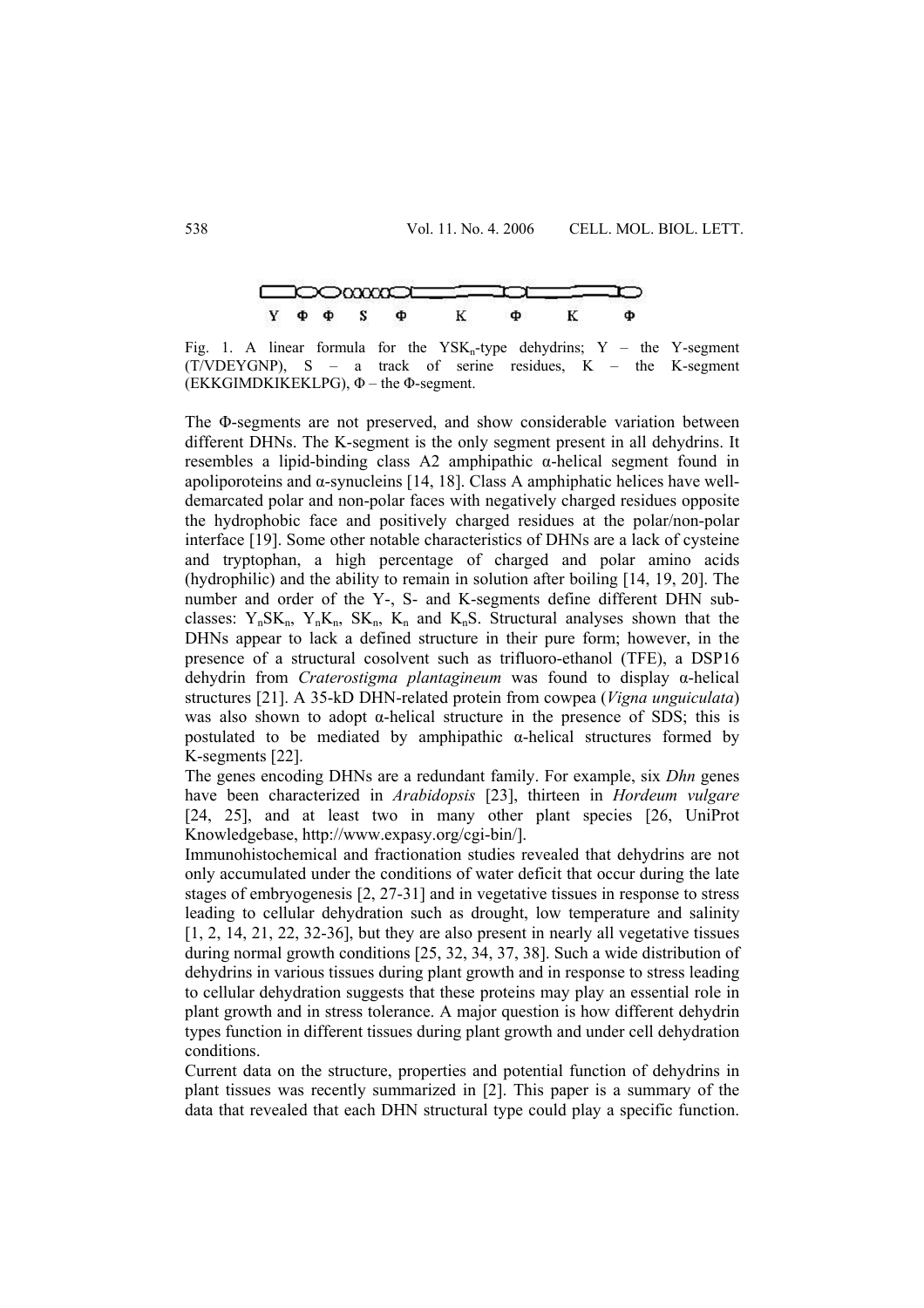Though the precise function of dehydrins has not been established yet, much recent *in vitro* data clearly indicates that dehydrins belonging to different subclasses exhibit distinct functions. *In vitro* experiments revealed that YSKntype DHNs bind to lipid vesicles that contain acidic phospholipids [39], while others  $(K_nS$ -type) were shown to bind metals [40, 41], scavenge hydroxyl radicals [42], protect lipid membranes against peroxidation [43], or display cryoprotective activity towards freezing-sensitive enzymes [44-46]. Two other types, the  $SK_n$ - and  $K$ -type, seem to be mainly involved in cold acclimatization and drought resistance.

# **LOCATION OF DEHYDRINS IN PLANT TISSUES**

Many studies demonstrated that DHNs are distributed in different tissues during plant growth and development. Some dehydrins are mainly found in mature seeds. Two examples of such distribution are RAB18  $(Y_2SK_2$ -type) from *Arabidopsis* and RAB17 (DHN1; YSK2) from *Zea mays*; they exhibit localization in all the parts of the embryo and in the endosperm of mature seeds [27, 47]. Another is pea (*Pisum sativum*) DHN-COG (SK<sub>2</sub>) dehydrin, which is accumulated in mid- to late embryogenesis in developing cotyledons and in dehydration-stressed seedlings [28]. In mature cotyledons, the DHN-COG protein comprises about  $2\%$  of the total seed proteins. Carrot ECP40 (YSK<sub>2</sub>) was found to localize in the endosperm and zygotic embryos in mature seeds [29]. Other dehydrins, such as a 24-kD (MAT1; YK) and a 26/27-kD (MAT9; YK) were purified from mature soybean (*Glycine max*) seeds [30, 31]; a 35-kDa dehydrin (Y2K) was purified from dry seeds of cowpea (*Vigna unguiculata*) [22]. Most of the known dehydrins are localized in vegetative tissues under normal growth conditions, and in floral organs. For example, *Arabidopsis* ERD14  $(SK_2)$  and ERD10 (LTI29,  $SK_3$ -type) have been shown to localize in root tips, and in the vascular tissues of roots, stems, leaves and flowers [32]. Accumulation in the cells of all tissues of the shoots including the epidermal, cortical, phloem and xylem tissues was demonstrated for peach PCA60 DHN (YK-type) [44]. Other dehydrins, e.g. wheat WCOR410  $(SK_3)$  were found to accumulate preferentially in the vascular transition area of roots, leaves and crowns [35]. Some dehydrins exhibit a localization specific to cell types, e.g. pollen sacs, guard cells, root meristematic cells [32] or plasmodesmata [48]. RAB18 (Y2SK2) from *Arabidopsis* showed accumulation specific to the stomatal guard cells of stems, leaves and flowers [32]. From all these studies, it can be concluded that there are different types of DHNs that can localize in the same tissues during normal growth and that most of them are to be found in vascular tissues and surrounding cells. Under dehydration conditions, which naturally occur in the late stages of seed development, and in mature seeds, the DHNs are located in different tissues.

In plants subjected to stress leading to cellular dehydration, such as drought, low temperature and salinity, there was a substantial increase in the content of most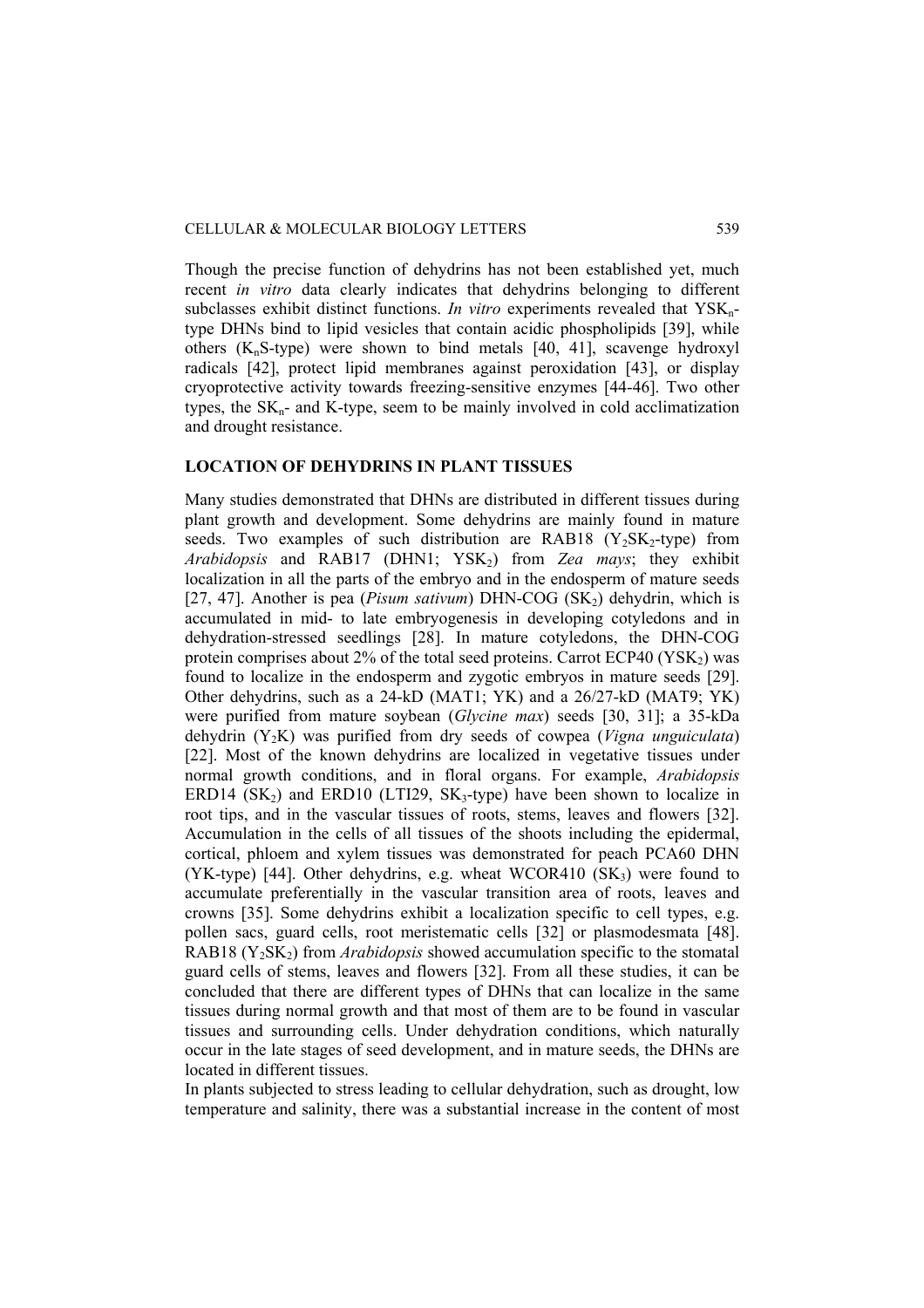dehydrins, and they also appeared in other tissues than under normal growth conditions. For example, the *Arabidopsis* ERD14 and ERD10 (LTI29) dehydrins, which were primarily localized in root tips and in the vascular tissues of roots, stems, leaves and flowers in plants grown under normal growth conditions, were detected in cells of all the tissues in cold-stressed plants [32]. Similar data was obtained for the distribution of DHN24 from *Solanum sogarandinum* [38] and P-80 from *Hordeum vulgare* [33] in cold-acclimated plants. Other dehydrins, such as LTI30 (K<sub>6</sub>) from *Arabidopsis*, were not detected in plants grown in control conditions, but did accumulate in all the tissues of the roots, in the vascular tissues of stems, leaves and flowers, and in the pollen sacs under cold conditions [32]. Similarly, wheat WCS120 DHN  $(K<sub>6</sub>)$  family proteins are mainly localized in the vascular transition zone of wheat crown tissues in cold-acclimated plants, but have no detectable level in the mature xylem and shoot apical meristem or lateral root primordial [34]. Another wheat DHN  $(WCOR410; SK<sub>3</sub>)$  was found to accumulate preferentially during cold acclimation in the vascular transition area of the roots, leaves and crown [35]. Unlike the dehydrins mentioned above, the *Arabidopsis* stomatal guard cell RAB18 dehydrin  $(Y_2SK_2)$  was not induced by low temperature, but it was strongly induced by exogenous ABA. A high elevation was also observed in the ERD14 content in plants subjected to ABA and NaCl treatments [32]. The DSP14 (SK) and DSP16 DHN-like (Y<sub>S</sub>K<sub>2</sub>) proteins from *Craterostigma plantagineum* were detected in seeds, roots and leaves under normal growth conditions. In drought-dehydrated plants, they were present in all types of cells, but preferentially in phloem sieve tube elements in leaves and in embryonic cells in seeds [49]. Another dehydrin, TAS14 (YSK<sub>2</sub>) from *Lycopersicon esculentum*, was barely detected in control plants but strongly accumulated in developing adventious root primordia, the vascular tissue of the shoots and in the differentiated cortical cells of stems and leaves in salt-stressed plants [36].

This data clearly shows that dehydrins belonging to different sub-classes may accumulate in the same organs or tissues in plants grown under normal conditions, and that their amounts substantially increase under the cell dehydration conditions that occur during seed maturation or in vegetative tissues subjected to environmental stress such as drought, low temperature and elevated salinity.

### **SUBCELLULAR LOCALIZATION**

Subcellular localization data revealed that dehydrins are localized in various cell compartments including the cytosol, nucleus, vicinity of the plasma membrane, mitochondria and vacuole [34, 35, 37, 50-52]. However, they are primarily localized in the cytoplasm and nucleus. Studies have been done on maize embryos [27, 50, 53], developing tomato root primordia [36], pea root tip meristems subjected to slow dehydration [54], wheat crown tissues [34] and peach shoots [44]. Maize abscisic acid-responsive Rab17 (DHN1) protein,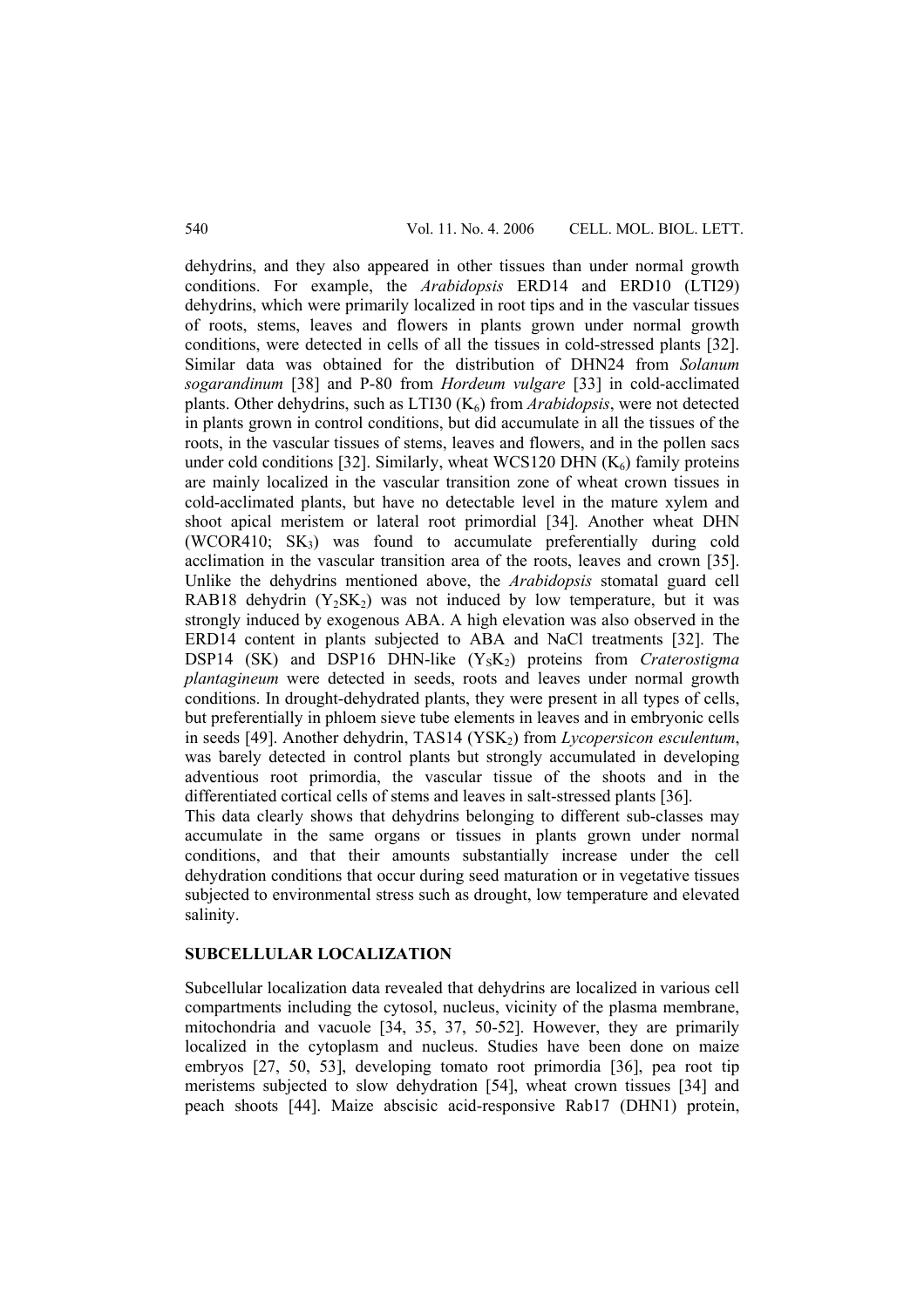a YSK<sub>2</sub>-type, localizes to the nucleus and cytoplasm [27]. The nuclear localization of RAB17 (DHN1) was dependent on the phosphorylation of the S-segment [27, 55], but wheat WCS120  $(K<sub>6</sub>)$  protein, which does not possess an S-segment, was also found to localize in the cytoplasm and nucleus [34]. Those authors suggest that the numerous lysine-rich repeats present in the WCS120 proteins may play a role in their nuclear import. Peach PCA60 (YK) was found in the cytosol and nucleus, and also found to be associated with the chloroplasts [44]. Some other DHNs containing the S-segment, such as  $DSP16 (YSK<sub>2</sub>)$  from the resurrection plant *Cratereostigma plantagineum* [17], RAB21 (YSK2) from *Oryza sativa* [56], RAB16-like dehydrin from birch (*Betula pubescens* Ehrh.) [45], and DHN10 (KS) and DHN24 (SK3) from *Solanum sogarandinum* [37, 38], have been found to localize only in the cytosol. The wheat DHN WCOR410  $(SK_3)$  was found to accumulate in the vicinity of the plasma membrane of cells in the vascular transition area [35]. Recent fractionation studies of winter wheat, winter rye and maize showed the presence of two DHNlike proteins associated with the mitochondria [49]. Another fractionation study showed the presence of spinach CAP85 predominately in the cytosol but also associated with the endoplasmic reticulum [57].

## **POST-TRANSLATIONAL MODIFICATIONS**

Much recent data indicated that dehydrin proteins are post-translationally modified. Phosphorylation of DHNs seems to be a major post-translational modification. It was first reported for maize DHN1 (Rab17; YSK<sub>2</sub>-type) [58]. As shown, the phosphorylated protein fragment was found to be the S-segment [59]. The region between amino acid positions 66 and 96 was shown to be necessary for the targeting of RAB17 (DHN1) to the nucleus. It contains the serine cluster followed by three acidic amino acids (EEE) as a putative consensus site for protein kinase2 (CK2) phosphorylation [55] and a stretch of basic amino acids (RRKK) resembling a nuclear localization signal-binding domain found in mammalian nucleolar phosphoprotein Nopp140, yeast NSR1 and simian virus 40 large T antigen-type nuclear localization signal (NLS). The binding of DHN1 (Rab17) to peptides containing the nuclear localization signal of the simian virus 40 antigen was shown to be dependent on the phosphorylation of DHN1 [27]. Mutation in the consensus site for CK2 recognition resulted in the *in vitro* absence of the phosphorylated form of DHN1 and in a strong decrease in the content of the protein in isolated nuclei of transgenic *Arabidopsis*. These results suggest that the phosphorylation of DHN1 by protein kinase CK2 is the relevant step for its nuclear location, either by facilitating binding to specific proteins or as a direct part of the nuclear targeting apparatus [55]. Phosphorylation was also reported for other DHNs, such as tomato  $TAS14 (YSK<sub>2</sub>)$  [36], DSP16 from *C. plantagineum* [21], VCaB45 from *Apium graveolens* [52], and ERD14  $(SK_2)$ from *Arabidopsis* [60]. There is also recent evidence, not previously reported, that some dehydrins such as DHN-like proteins from blueberry (*Vaccinium*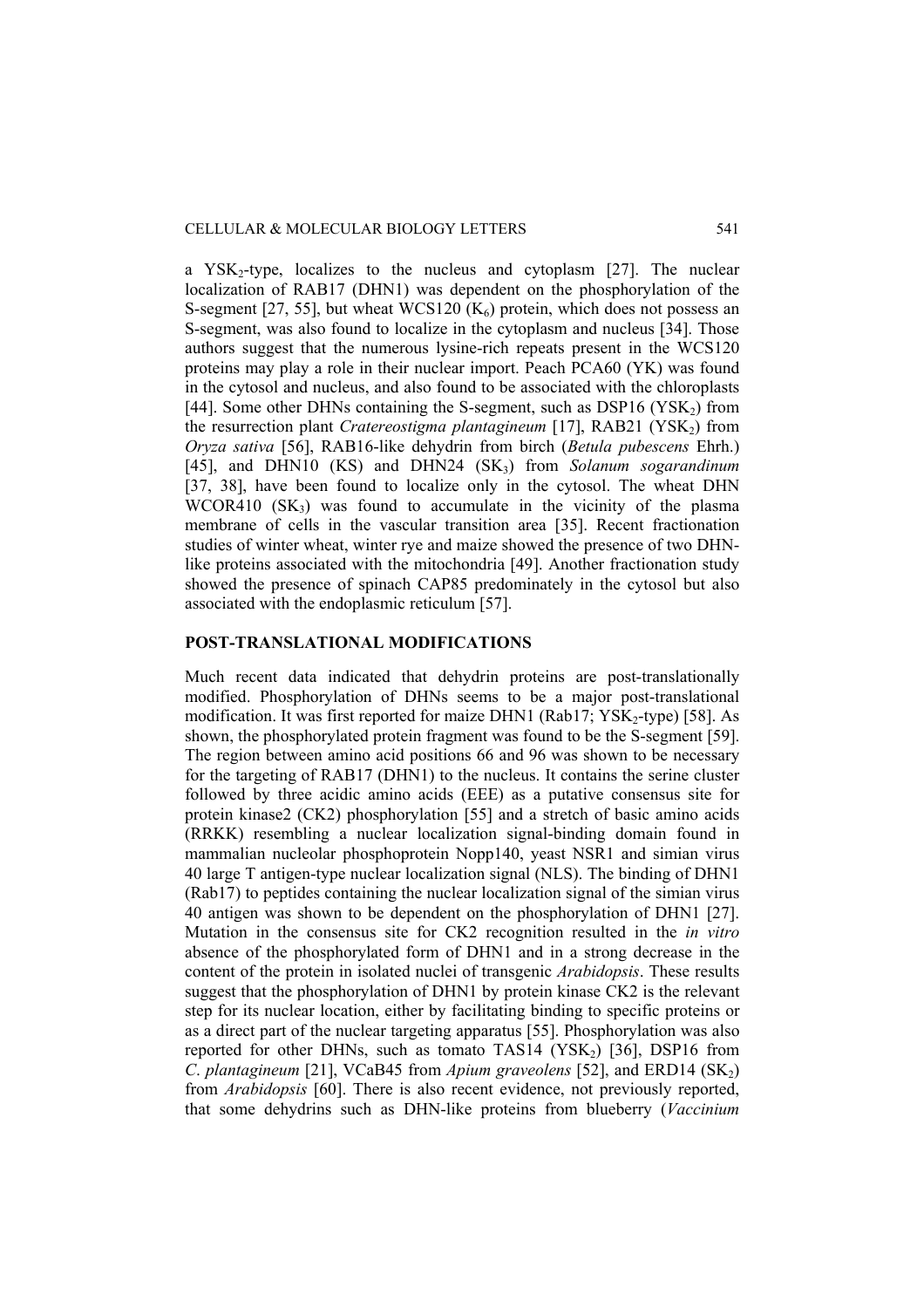*smpp*.) and *Pistacia vera* L. can be glycosylated [61, 62]. One of the blueberry DHNs has been cloned, and the gene was found to encode a K5 DHN [62].

### **Features specifying the localization of DHNs to the nucleus**

As shown above, the phosphorylation of the S-segment by protein kinase CK2 is the relevant step for the DHN1 (RAB17;  $YSK<sub>2</sub>$ ) nuclear location. Other features specyfying nuclear transport of the DHN1 are the CK2 kinase consensus site for phosphorylation of the S-segment and the presence of the RRKK motif in the nuclear localization signal (NLS) identified in different nuclear proteins [55]. It has been noted that phosphorylated DHN1 protein also localizes to the cytoplasm. Phosphorylation was also reported for other DHNs, such as tomato TAS14 [36], DSP16 from *C*. *plantagineum* [21], RAB21 from *Oryza sativa* [56], VCaB45 from *Apium graveolens* [52] and ERD14 from *Arabidopsis* [60]. The TAS14, DSP16 and RAB21 dehydrins, which, like DHN1, are  $YSK<sub>2</sub>$ -type, possess the same nuclear localization features, such as CK2 consensus and the RRKK motif, but their localization to the nucleus has not been experimentally confirmed. The other YnSKn-type dehydrin, RAB18 from *Arabidopsis thaliana*  $(Y_2SK_2)$ , which possesses the S-segment, RRKK nuclear localization signal (NLS) and CK2 consensus site and localizes to the cytoplasm and nucleus, has an unconfirmed phosphorylation status [32]. Phosphorylation of ERD14  $(SK_2$ -type) and VcaB45 (unknown type) turned out not to be involved in their nuclear location but connected with their ability to bind calcium ions [52, 60]. The lack of a nuclear localization signal (RRKK) in ERD14 suggested that the protein was not transported to the nucleus and might be localized to the cytoplasm. Indeed, fractionation studies revealed that the DHN24 protein (SK3-type) from *Solanum sogarandinum*, which is similar to ERD14, localizes to the cytosol [38]. On the other hand, it was recently reported that other dehydrin types, the  $K_6$ - and YK-ones, respectively represented by wheat WCS120 and peach PCA60, were found to localize to the nucleus in coldacclimated plants [44, 63]. There is no available data on whether they are phosphorylated for their nuclear location, but their lack of an S-segment and their short basic amino acid sequence for NLS-type nuclear import suggests that there is another still-unknown nuclear localization pathway that is not based on the NLS mechanism and protein phosphorylation and that enables  $K_{6}$ - and YKtype dehydrins to be imported to the nucleus. The import of PCA60 to the nucleus seems intriguing since its structure does not completely fall into any of the distinctive types of dehydrin structure categories. It is one of the largest DHNs, with a single Y-segment located at the N-terminus and a K-segment at the C-one [44]. In addition to nuclear localization, YK-type PCA60 exhibits cryoprotective activity towards low temperature-sensitive enzymes and antifreeze activity, as evidenced by ice crystal morphology and thermal hysteresis [44]. The data presented above suggests that the transport of different dehydrin types to the nucleus is controlled by different nuclear localization pathways.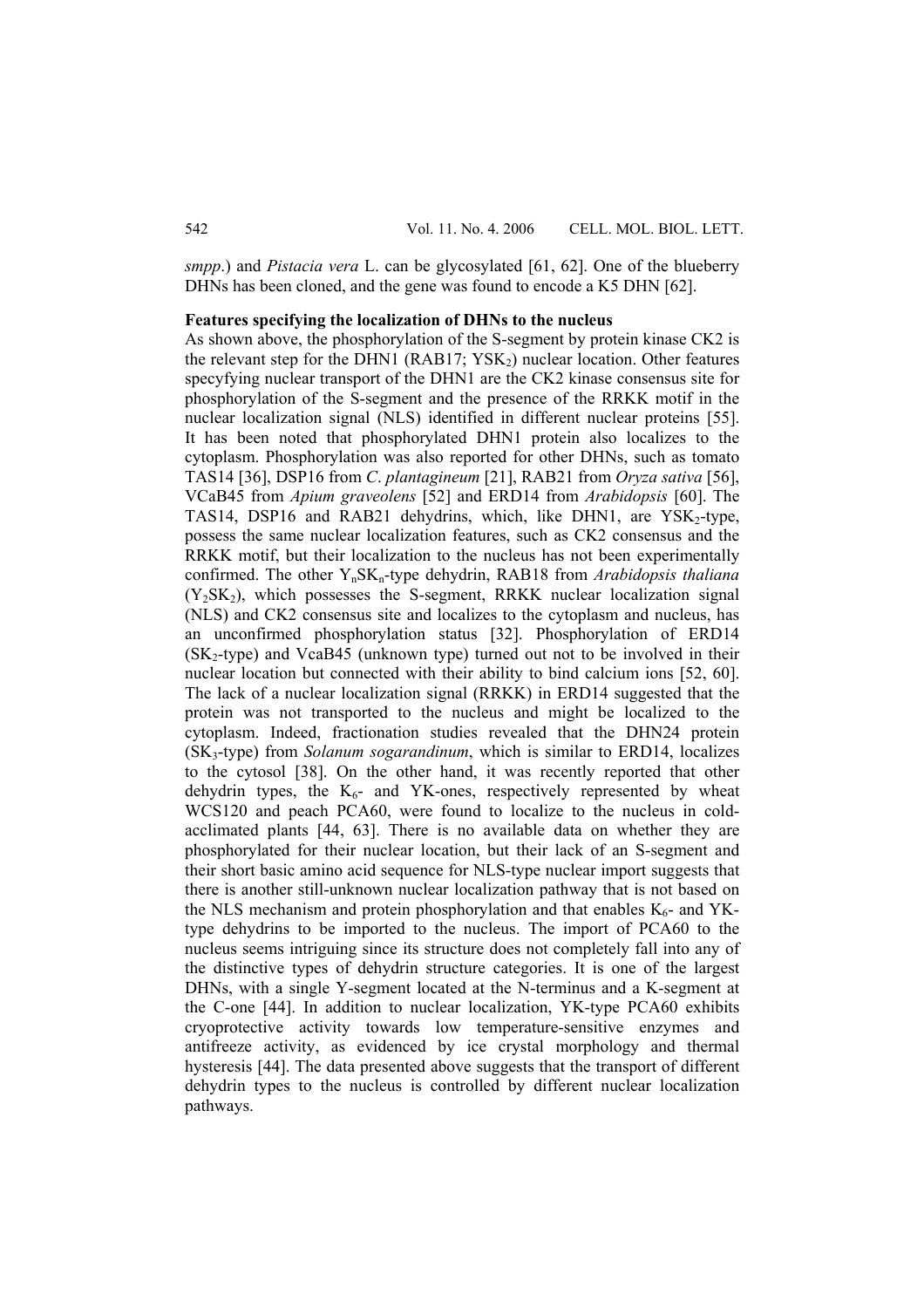### **FUNCTIONAL STUDIES OF DEHYDRINS**

As dehydrins are among several ubiquitous dehydration-stress responsive protein types in plants, it was speculated that they protect cells against damage caused by cellular dehydration [1, 14]. The wide distribution of dehydrins in the vegetative tissues of plants grown under normal conditions suggests that these proteins may also play an essential role during plant growth. A major question is how each structural dehydrin type functions in different tissues during plant growth and during cellular dehydration. The precise function each of dehydrin type *in planta* has not been established. To get more insight in the potential roles DHNs play in plants, their cryoprotective properties, ability to bind lipids and metals, and antioxidative activity have been thoroughly analyzed in *in vitro* studies.

# **THE FUNCTIONS OF DEHYDRINS FROM** *IN VITRO* **FINDINGS**

#### **The ability of dehydrins to bind proteins and lipids**

In pure form, DHNs are thought to be intrinsically unstructured [21, 22], but they may form intrinsic structures when bound to target molecules [3]. The K-segment present in all DHNs resembles a lipid-binding class A2 amphipathic α-helical segment found in apolipoproteins and α-synucleins [18]. The α-synuclein protein binds to acidic phospholipids and vesicles with small diameters, and this is accompanied by pronounced α-helicity [18]. The presence of the K-segment raises the question of whether DHNs bind lipids, bilayers or phospholipid vesicles. If the K-segment forms an  $\alpha$ -helical structure similar to that of the A2 amphipathic segment, one of its roles would be hydrophobic interactions with membranes and denatured proteins [14]. It has been hypothesized that dehydrins function as surfactant molecules, acting synergistically with compatible solutes to prevent coagulation of colloids and a range of macromolecules [14]. However, direct evidence for such function *in planta* has not been established. There is evidence from *in vitro* experiments that DHNs have a propensity to engage in *in vitro* hydrophobic interactions that may involve the formation of amphipathic  $\alpha$ -helices by the K-segment. Circular dichroism spectrum analysis of the approximately 35-kD cowpea (*Vigna unguiculata*) dehydrin  $(Y_2K)$  revealed that in the presence of 10 mM sodium dodecyl sulfate, the protein formed amphipathic α-helices [22]. In the absence of SDS, the CD spectrum of the 35-kD dehydrin showed a strong negative band near 197 nm and a weak band at approximately 222 nm, which is characteristic of polypeptides that lack a well-defined secondary structure; only random coil conformation was found in the native state. The α-helical structure was also found to be formed in the presence of SDS in CuCOR19  $(K_3S)$ , a dehydrin from *Citrus unshiu* [46]. The far-UV CD spectrum in the absence of SDS exhibited a strong minimum at 197 nm, which supported the existence of expectable random coil structures. However, the addition of SDS prevented the negative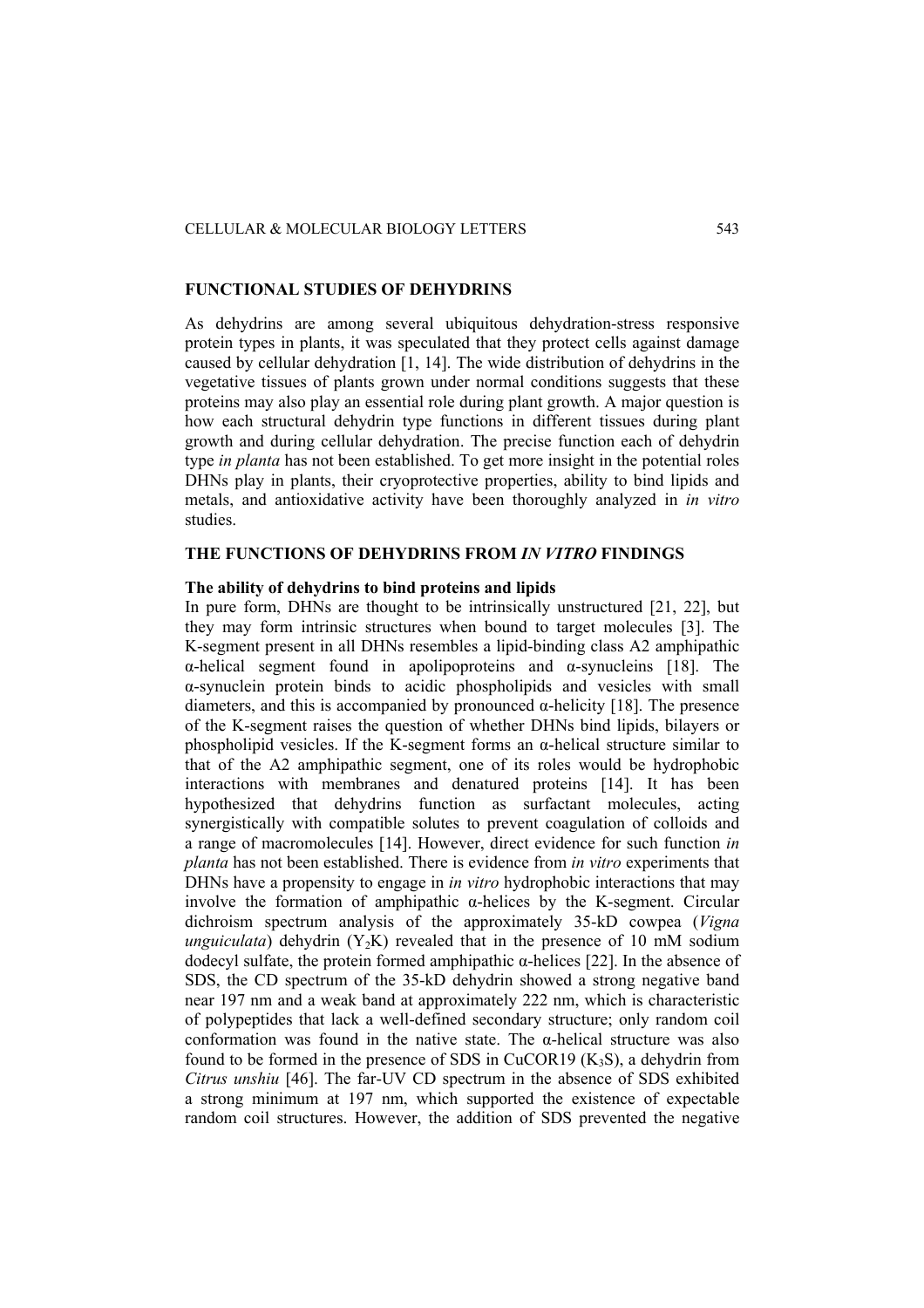band at 197 nm and promoted a stronger negative band in the range of 205 to 235 nm, meaning that CuCOR19 formed  $\alpha$ -helices in the presence of SDS, just as the cowpea dehydrin does [46]. Similar data, with no defined secondary structure, was obtained for a recombinant *C. plantagineum* DSP16 (YSK<sub>2</sub>) dehydrin purified from bacteria. Dilute aqueous buffer solutions of the DSP16 do not display a well-defined three-dimensional structure in terms of the canonical secondary structural elements [21]. It was suggested that the random coil structure might form a layer cohesive to other structures and have the ability to bind water [1]. From these findings, DHNs seem to protect plant cells against dehydration by means of their random coil structure, which maintains protein structure and binds water. On the other hand, the apparent structure-promoting effect of 10 mm SDS on the 35-kD cowpea dehydrin suggests that dehydrins *in vivo* may contain α-helical structures capable of lipid binding. The 35-kD dehydrin is of particular interest because it cosegregates with chilling tolerance in cowpea; this has been demonstrated during seedling emergence under chilling conditions [64]. Cowpea varieties expressing the 35-kDa DHN showed an enhanced chilling tolerance during seedling emergence; this was not seen in varieties lacking this protein, although no difference in electrolyte leakage was observed either, indicating that this difference is not due to specific plasma membrane protection [22].

More direct evidence for the capability of dehydrins to bind lipids was provided by studies on maize (*Zea mays*) DHN1 dehydrin (RAB17; YSK<sub>2</sub>-type), isolated from mature seeds [39]. As shown, DHN1 binds *in vitro* to lipid vesicles that contain acidic phospholipids, and this binding was found to be more favorable to vesicles of smaller diameter (SUV) prepared from negatively charged phospholipids containing phosphatidic acid (PA), phosphatidyl-Ser (PS) and phosphatidyglycerol (PG) [39]. The CD spectrum analysis of structural changes in DHN1 upon binding to PA-derived vesicles revealed a significant shift of the spectrum at 208 to 222 nm, suggesting that the protein adopted an  $\alpha$ -helical structure after binding to PA-derived lipid vesicles. Note that no changes in the CD spectrum were found when the DHN1 was incubated with phospholipids derived from phosphatidyl-choline (PC) [39]. The association of DHN1 with PA-derived vesicles results in an apparent increase in the  $\alpha$ -helicity of the protein by 9%, similar to that observed in the presence of 10 mM SDS. The increase in the α-helicity of maize DHN1 when bound to phospholipid vesicles *in vitro* may suggest that the DHN1 also takes on α-helical structures when associated with vesicles *in vivo*, and that the two K-segments present in the protein are involved in membrane binding [39]. Those authors concluded that DHNs, and presumably similar plant stress proteins abundant in late embryogenesis, may undergo function-related conformational changes at the water/membrane interface, perhaps related to the stabilization of vesicles or other endomembrane structures under stress conditions [39].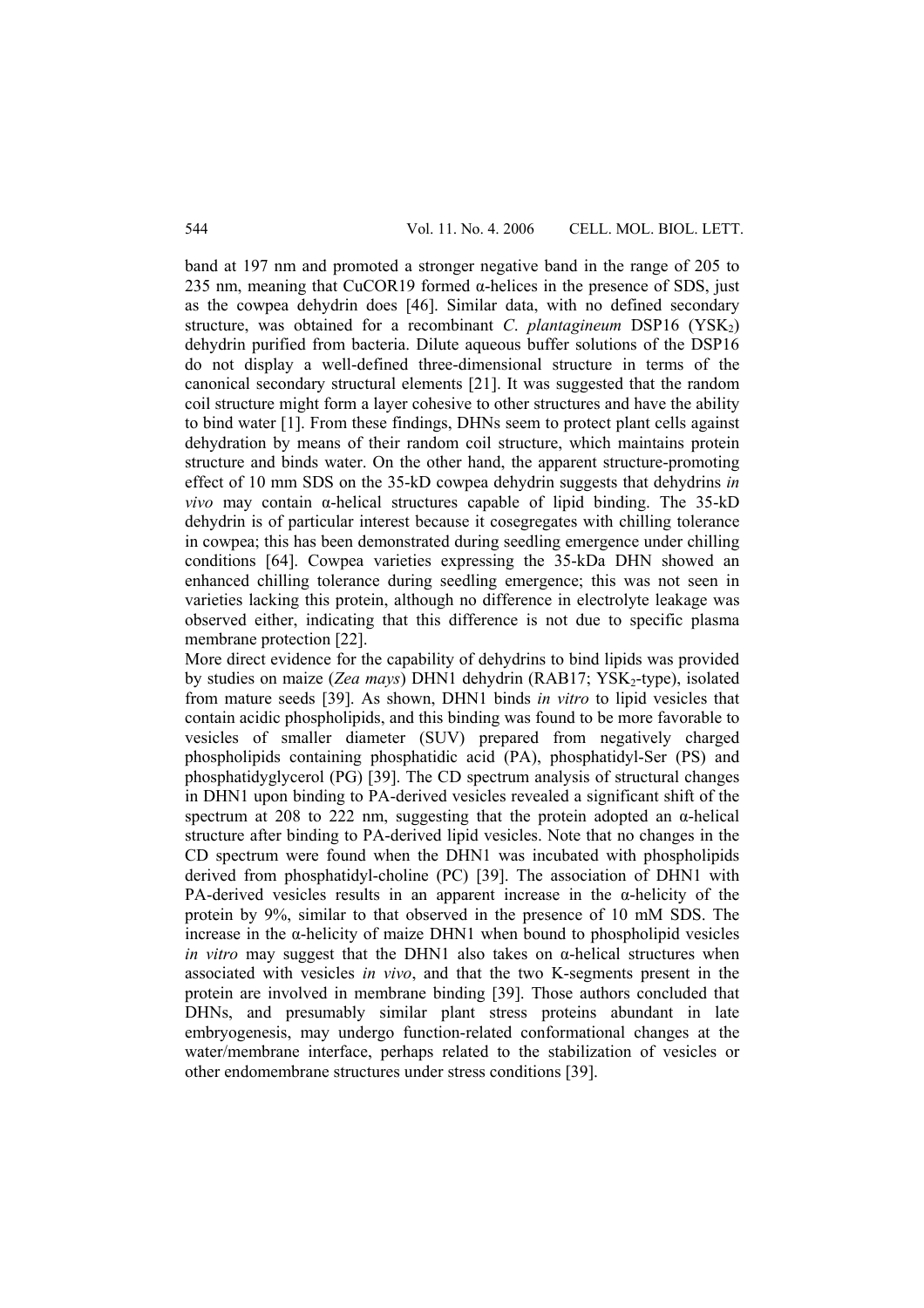#### CELLULAR & MOLECULAR BIOLOGY LETTERS 545

#### **Radical-scavenging ability**

As recently reported, other functions have been proposed for dehydrin proteins. It was demonstrated that CuCOR19 dehydrin from *Citrus unshiu*, a K<sub>3</sub>S-type, enhanced cold tolerance in transgenic tobacco plants and prevented *in vitro* peroxidation of liposomes; this inhibitory activity against liposome oxidation was higher than that of albumin, glutathione, proline and sucrose [43]. Lipid peroxidation is a free radical-mediated degradative process that involves polyunsaturated fatty acids and results in the formation of lipid radicals. Those authors suggest that this dehydrin facilitates plant cold acclimation by acting as radical-scavenging protein to protect membrane systems under cold stress [43]. In addition to activity against lipid peroxidation, it was demonstrated that CuCOR19 had the ability to scavenge hydroxyl and peroxyl radicals [42]. It was revealed that the glycine, histidine and lysine residues in the amino acid sequence of CuCOR19 are the major residues that were targeted by hydroxyl radicals, and suggested that CuCOR19 is a hydroxyl radical-scavenging protein that may reduce oxidative damage induced by water stress in plants. Hydroxyl radicals are generated by a metal/ $H_2O_2$  system during cellular dehydration, and they are postulated to be extremely cytotoxic.

## **Metal-binding activity**

Another citrus dehydrin, CuCOR15, a KS-type, was shown to have metalbinding activity, and the specific metal-binding domain in the protein sequence was identified [41]. The metal-binding property of the CuCOR15 dehydrin was tested using immobilized metal ion affinity chromatography (IMAC).  $Fe^{3+}$ ,  $Co^{2+}$ ,  $Ni^{2+}$ ,  $Cu^{2+}$  and  $Zn^{2+}$  bound to CuCOR15, but  $Mg^{2+}$ ,  $Ca^{2+}$  and  $Mn^{2+}$  did not. The highest affinity was detected for  $Cu^{2+}$ . The dehydrin was able to bind up to  $16 \text{ Cu}^{2+}$  ions. IMAC indicated that His residues contributed to  $\text{Cu}^{2+}$ -dehydrin binding. Those authors also identified a core sequence for  $Cu^{2+}$  binding, HKGEHHSGDHH, which was located near the N-terminal end [41]. From these results, those authors concluded that CuCOR15 functions as radical-scavenger, reducing metal toxicity in plant cells under water-stressed conditions. This antioxidative activity may be a crucial function of  $K_nS$ -type dehydrins in conditions leading to the generation of hydroxyl radicals in plants. It was also reported that ITP dehydrin (iron transport protein; KS) from castor bean (*Ricinus communis*) could participate in iron transport [40], and that *Arabidopsis* ERD14 and celery VBA45 dehydrin are involved in calcium binding, which is dependent on phosphorylation of the proteins [52, 60]. Though the ITP dehydrin is similar to CuCOR15, it was shown to have the highest affinity for  $Fe^{2+}$  [40].

# **Cryoprotective activity**

It was recently reported that some dehydrins display cryoprotective activity towards freezing-sensitive enzymes. The *Citrus unshiu* CuCOR19 dehydrin was shown to protect catalase and lactate dehydrogenase against freezing inactivation, and it was more effective than compatible solutes such as sucrose,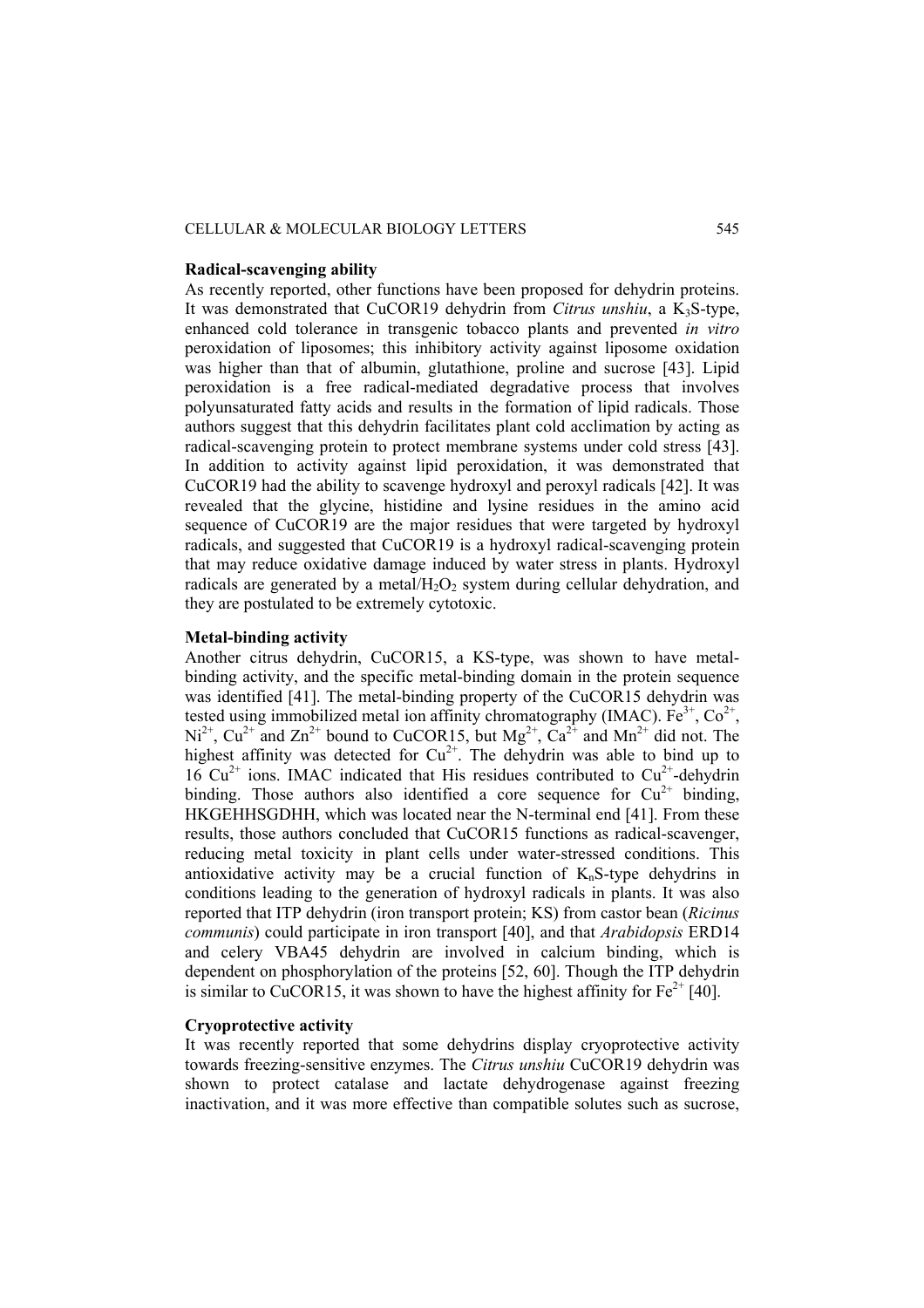glycine betaine and proline, or BSA [46]. Analysis of the circular dichroism spectrum of CuCOR19 showed that the major secondary structure of CuCOR19 in the solution is a random coil. It is likely that the random coil structure of dehydrins may play an important role in the cryoprotection of freezing-sensitive enzymes. Low temperature reduces the activity of oligomeric proteins by the dissociation of subunits. Randomly coiled moieties of CuCOR19 could make cohesive layers with the surface of the oligomers, and prevent the disassociation of the active forms. Functional analyses of cryoprotective and antifreeze activity have been also reported for *Prunus persica* PCA60 dehydrin (YK) [44] and the *Betula pubescens* one [45]. PCA60 preserved the *in vitro* enzymatic activity of lactate dehydrogenase after several freeze-thaw cycles in liquid nitrogen. PCA also exhibited distinct antifreeze activity as evidenced by ice crystal morphology and thermal hysteresis [44]. Dehydrins from *Betula pubescens* were shown to enhance α-amylase activity in the presence of polyethylene glycol [45]. These *in vitro* tests suggest that some dehydrins may protect enzymes under low temperature stress *in vivo*.

### **Contribution to stress tolerance**

Many studies reported a positive correlation between the accumulation of dehydrin transcripts or proteins and the tolerance to freezing, drought, and salinity [25, 32, 34, 35, 38, 47, 63-69]. Transgenic plants and heterologous expression in yeast overexpressing *Dhn* genes have also been used to elucidate the potential role of DHN proteins in stress tolerance. Transgenic tobacco plants overexpressing spinach CAP85  $(K_{11})$  dehydrin did not show a significant improvement in freezing tolerance [70]. Similarly, overexpression or antisense inhibition of the RAB18  $(Y_2SK_2)$  gene had no effect on freezing tolerance in *Arabidopsis* [47]. However, overexpression of the citrus CuCOR19  $(K_3S)$  gene in tobacco results in a slight decrease in ion leakage during chilling and freezing [43]. Recently, Puhakainen *et al.* [23] provided the data that overexpression of multiple *Arabidopsis Dhn* genes such as *LTI29* (*ERD10*, SK<sub>3</sub>-type) and *LTI30*  $(K<sub>6</sub>)$  resulted in increased freezing tolerance and improved survival under exposure to low temperatures, demonstrating that dehydrins do contribute to freezing tolerance. The data presented above suggests that some dehydrin types are involved in plant tolerance to freezing.

## **EACH DHN STRUCTURAL TYPE EXHIBITS A SPECIFIC FUNCTION**

As mentioned above, the number and order of Y-, S- and K-segments define different DHN sub-classes designated  $Y_n SK_n$ ,  $Y_n K_n$ ,  $SK_n$ ,  $K_n$  and  $K_n S$ . The main question arising from *in vitro* findings is whether each DHN structural type could possess a specific function and tissue distribution. Much recent *in vitro* data clearly indicates that dehydrins belonging to different subclasses exhibit distinct functions.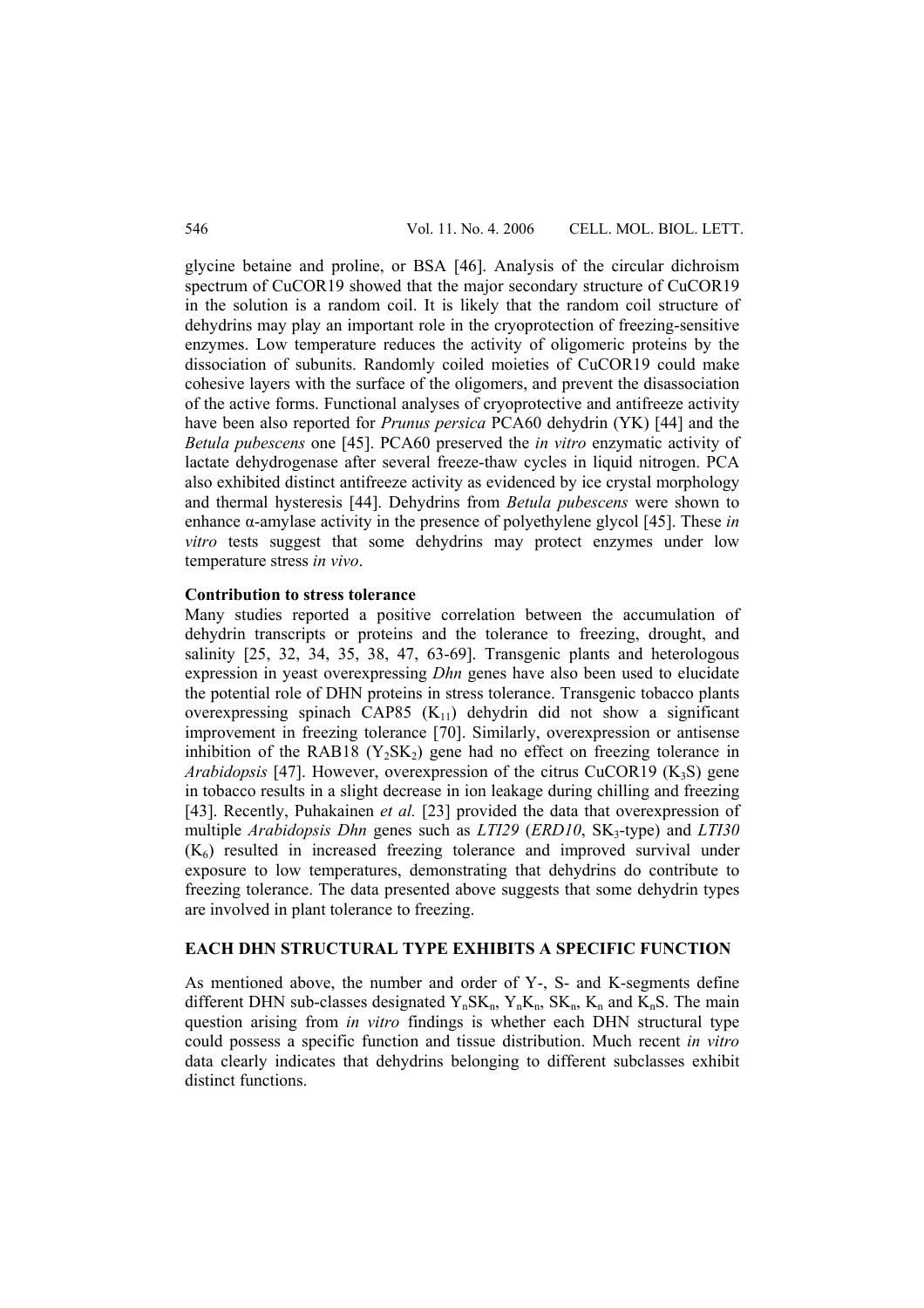#### CELLULAR & MOLECULAR BIOLOGY LETTERS 547

#### **YSK2-type dehydrins bind lipids** *in vitro*

It was recently demonstrated that the maize YSK<sub>2</sub> DHN1 displayed *in vitro* binding activity to phospholipid vesicles and that the binding was more favorable to vesicles of smaller diameter (SUV) prepared from negatively charged phospholipids. Upon binding to PA-derived lipid vesicles, the DHN1 adopted an α-helical structure. The two K-segments present in the protein might be involved in membrane binding [39, 51]. The increase in  $\alpha$ -helicity of the DHN1 when bound to phospholipid vesicles *in vitro* may suggest that the DHN1 also takes on α-helical structures when associated with vesicles *in vivo* [39]. The preference of DHN1 to bind PA-derived phospolipids is intriguing, as PA is a minor lipid fraction in plant cells  $(1 \text{ to } 2\% \text{ of the total lipids})$ , but its levels typically increase with activation of phospholipase D activity in response to abiotic stress, including drought [71, 72]. PA-derived vesicles undergo bilayerto-hexagonal phase transitions at acidic pH and in the presence of a high concentration of  $Ca^{2+}$  [73]. It may be speculated that the YSK<sub>2</sub>-type DHN1 may stabilize membranes by an inhibitory effect on the transition of the PA-derived vesicle to the hexagonal phase, or by altering membrane interfacial charge density to decrease the facilitated fusion of negatively charged vesicles. Localization of the DHN1 in the nucleus and cytoplasm raises the question which cellular compartment is the target for binding lipid vesicles. The DHN1 is mainly localized and phosphorylated in the embryo and endosperm tissues of mature seeds  $[27]$ . Other YSK<sub>2</sub>-type dehydrins, e.g. DSP16 from *C*. *plantagineum*, localizes in leaf tissues during drought. This data suggests that YSKn-type DHNs might protect membranes in conditions that induce cellular dehydration. Another YSK<sub>2</sub> dehydrin, TAS14 from *Lycopersicon esculentum*, was found to localize in different vegetative tissues during normal growth. Considering all of the above, the assumption can be made that  $YSK_n$ -type dehydrins bind *in vivo* to lipid vesicles and stabilize their structure in conditions inducing cellular dehydration by an inhibitory effect on the transition of PAderived vesicles to the hexagonal phase, and under normal growth conditions, they may contribute to maintaining the functional structure of the membranes. The interaction of DHN1 with membranes is regulated in a phosphorylationdependent manner.

#### **KnS-type dehydrins display an** *in vitro* **radical-scavenging activity**

Much recent data indicated that dehydrins of the  $K_nS$ -type exhibit radicalscavenging activity. As mentioned above,  $K<sub>3</sub>S$ -type CuCOR19 dehydrin from *Citrus unshiu* exhibited hydroxyl and peroxyl radical-scavenging activity *in vitro* and, as demonstrated, this was higher than that of mannitol and equal to that of albumin, which is known to be an antioxidative protein in mammals [42]. CuCOR19 dehydrin purified from bacterial cells prevented *in vitro* peroxidation of soybean (*Glycine max* L.) liposomes [42]. The inhibitory activity of the CuCOR19 against liposome oxidation was higher that of albumin, glutathione,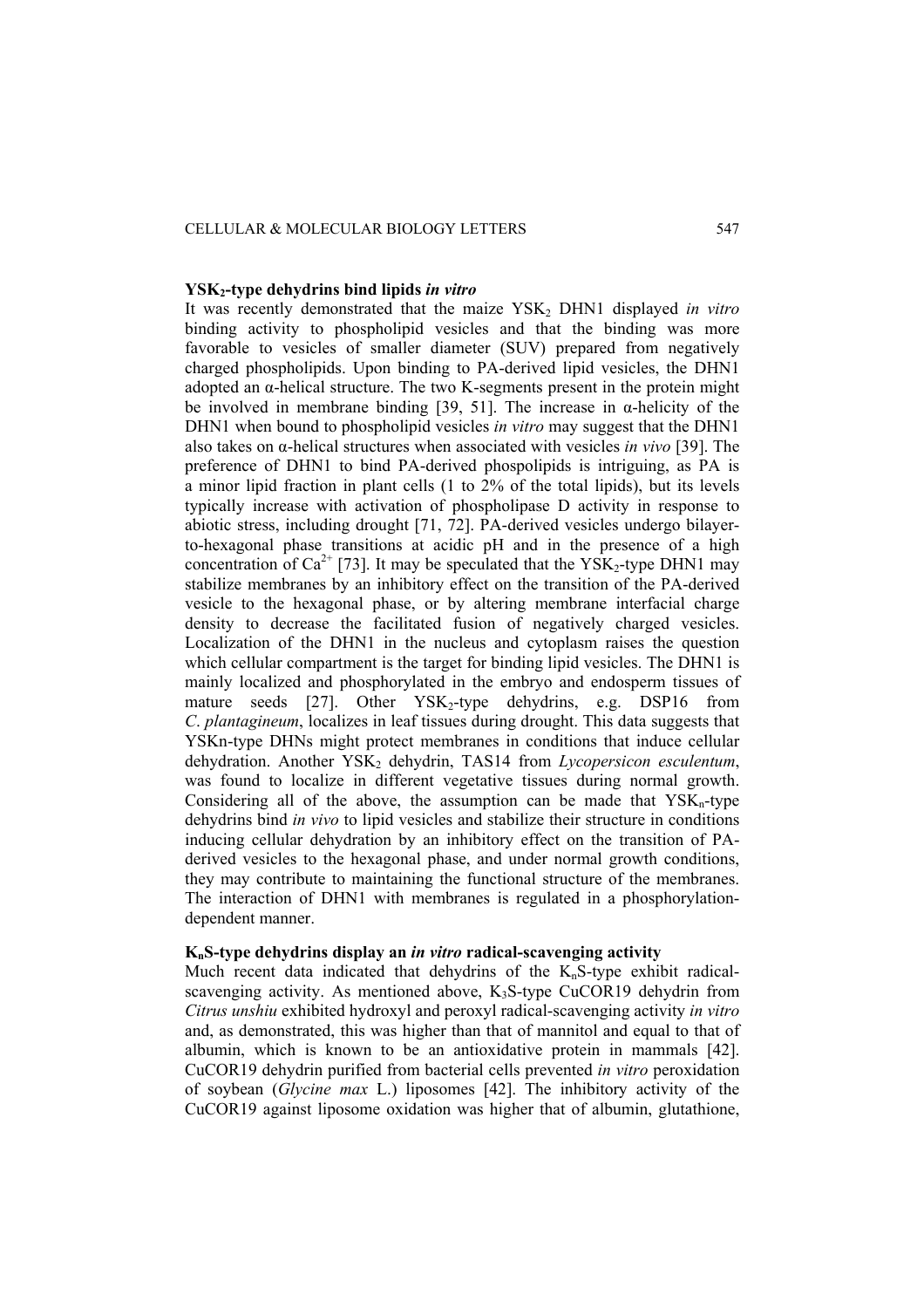proline, glycine betaine and sucrose. A potential function of CuCOR19 in membrane protection was further evidenced by the expression of citrus CuCOR19 in transgenic tobacco plants (*Nicotiana tobacum* L.). Malondialdehyde content enhanced by chilling stress in control plants was lower in tobacco plants expressing citrus dehydrin; note that the transgenics displayed a lower level of electrolyte leakage than the control [42]. This antyoxidative activity may be a crucial function of  $K_nS$  dehydrins in conditions leading to generate hydroxyl radicals in a metal/ $H_2O_2$  system in plants during cellular dehydration.  $Cu^{2+}$  and  $Fe^{2+}$  ions are the most efficient at generating hydroxyl radicals. Lipid peroxidation is induced by free radicals (autooxidation), photooxidation in the presence of singlet oxygen  $10<sub>2</sub>$ , or enzyme reaction (lipoxygenase, cyclooxygenase). In membrane unsaturated fatty acids, hydroxyl radicals induce a process leading to the formation of lipid radicals. Peroxidation causes a loss of unsaturated fatty acids and membrane disfunction through modifications in fluidity, thus affecting ion transport, selective permeability, enzyme activity and receptor availability. By binding metals, the CuCOR19 reduces the potential to form hydroxyl radicals under water-stressed conditions. The activity of  $K_nS$ -type dehydrins to scavenge hydroxyl radicals makes these proteins an important antioxidative factor in cells under cellular dehydration stress.

# The metal-binding activity of K<sub>n</sub>S-type dehydrins

Another property of  $K_nS$ -type dehydrins was found to be their metal-binding ability. *Citrus unshiu* dehydrin, CuCOR15, which is a KS-type, was shown to bind metals *in vitro*; the highest affinity was detected for  $Cu^{2+}$  binding [41]. A histidine-rich domain in the protein, the consensus HKGEHHSGDHH, was the core sequence for  $Cu^{2+}$ -dehydrin binding [41]. It was also reported that another KS-type protein, ITP from castor bean (*Ricinus communis*) binds iron ions and participates in iron transport [40].  $Cu^{2+}$  and Fe<sup>2+</sup> ions are the most efficient at generating hydroxyl radicals. By binding metals, CuCOR15 and ITP reduce the potential to form hydroxyl radicals in plant cells under water-stressed conditions. This data suggests that  $K_nS$ -type dehydrins reduce metal toxicity to form hydroxyl radicals, and protect membranes against lipid peroxidation and the destabilization of their function. On the other hand, it has been demonstrated that metal-binding is also exhibited by the SKn-type dehydrins. *Arabidopsis* ERD14 and celery VBA45 dehydrins have been shown to bind calcium; however, this was dependent on the phosphorylation of the proteins [52, 60].

# $SK_{n}$ - and  $K_{n}$ -type DHNs may participate in plant acclimation to low **temperature**

By contrast to the situation with  $Y_n SK_n$ - and  $K_nS$ -type DHNs, there is no direct *in vitro* evidence for the function of  $SK_{n}$ - and  $K_{n}$ -type dehydrins. As shown for the ERD14 protein, the  $SK<sub>n</sub>$  dehydrins are phospohorylated *in planta* and the phosphorylated protein exhibits a calcium-binding property [60]. In plants grown in unstressed conditions, the  $SK_n$  dehydrins are mainly localized in the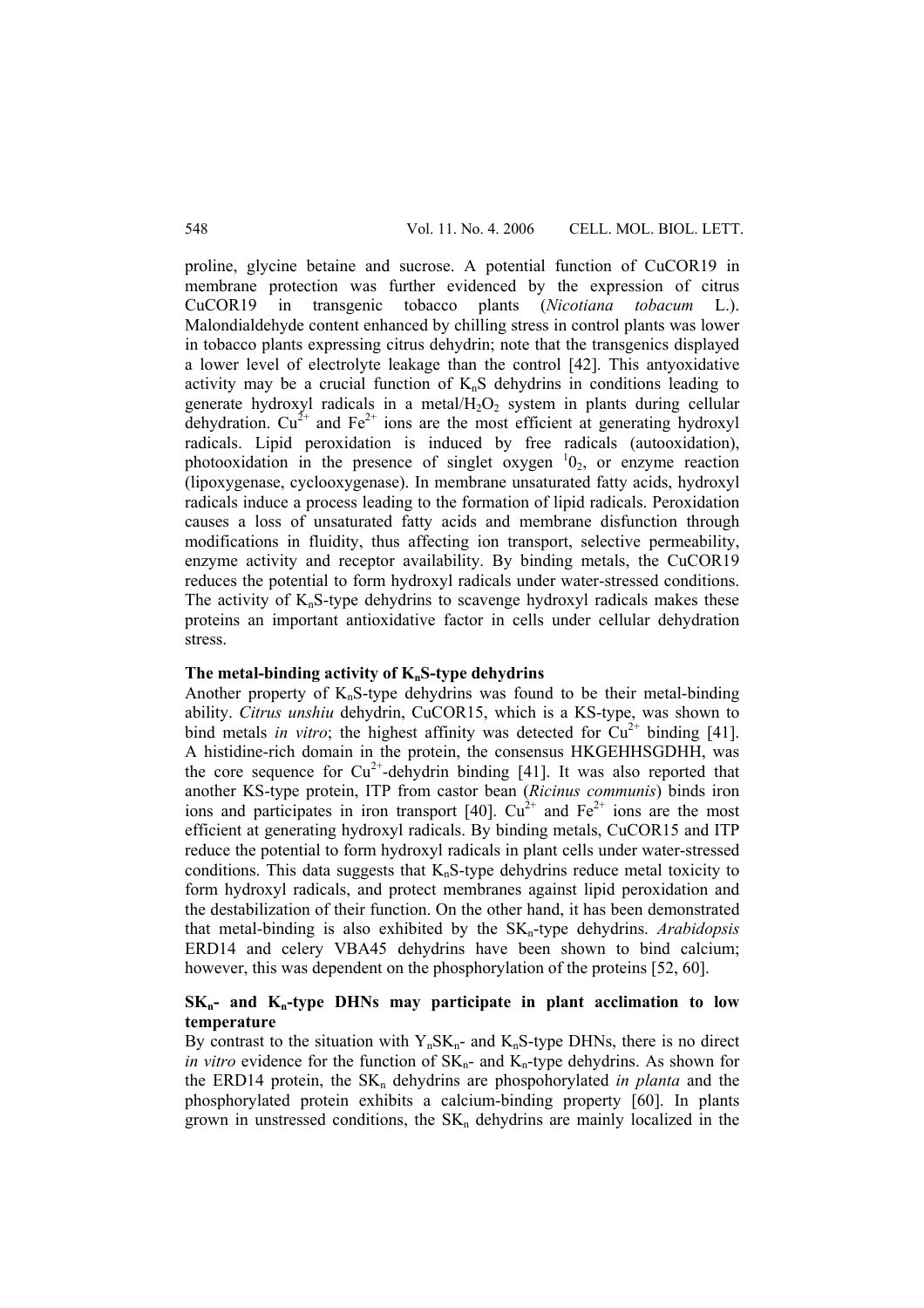#### CELLULAR & MOLECULAR BIOLOGY LETTERS 549

vascular tissues of transporting organs (roots, stems), the vascular tissues of leaves, the roots tips and the apical part of the shoots [32, 35, 38, 49]. Upon cold stress, the proteins are accumulated in cells of all the tissues, but the most substantial accumulation was found in the vascular tissues and surrounding cells. Furthermore, the data for the wheat WCOR410 [35] and potato DHN24 [38] revealed that their accumulation in response to low temperature correlated well with the capacity of the plants to cold acclimate and develop freezing tolerance. The vascular system and the apical meristems are crucial for plant growth and survival, and it therefore seems likely that the localization of the  $SK_n$  DHNs in these parts of unstressed plants is required for the protection of mechanisms for water and molecule transport to the rapidly dividing and growing cells of the apical part and leaf tissues. The presence of the DHNs in the roots tips might promote water influx into the actively dividing parenchymal cells of the root meristem. Similarly, in cells surrounding the xylem vessels,  $SK_n$  DHNs might function as water attractants during the transport of water from the xylem vessels to sink tissue. Accumulation of the  $SK_n$  DHNs in vascular tissues in cold stressed plants might promote protection of mechanisms of water and molecule transport to the apical parts and leaves for their proper acclimation. During freezing, intercellular ice crystal formation is initiated in both the subepidermal and perivascular tissues [74, 75]. Understandably, cells bordering these regions are more likely to be affected by dehydration and higher ionic stress, which result from water migration to the growing extracellular ice crystal. Thus, it seems reasonable to assume that plant tolerance to abiotic stresses relies primarily on the ability to protect the vascular area against dehydration. As also reported, the accumulation of  $SK_n$ -type dehydrins was not only associated with cold acclimation. Some of the SK<sub>n</sub> dehydrins, such as DHN-COG from *Pisum*, were found to accumulate in cotyledons in mid- to late embryogenesis, where severe dehydration conditions occur, and then in dehydration-stressed seedlings [28]. Others, like DSP14 from *Craterostigma plantagineum* were detected in seeds, roots and leaves. In drought-dehydrated plants, DSP14 was present in all types of cells, but preferentially in phloem sieve tube elements in leaves and in embryonic cells in the seeds [48]. The tissue-specific localization and accumulation of  $SK<sub>n</sub>$ -type dehydrins in the vascular area in the cold may suggest that this type of dehydrin is involved in some unknown mechanisms that protect water and molecule transport to growing young tissues for their proper acclimation. In cell dehydration conditions during seed maturation, they may protect molecules against the loss of water.

Another dehydrin type,  $K_n$ , represented by the wheat WCS120 family  $(K_6)$  [63], barley DHN5 (K9), which is an orthologue of wheat WCS120 [59], *Arabidopsis* LTI30  $(K<sub>6</sub>)$  [76], and spinach CAP85  $(K<sub>11</sub>)$  [70], was demonstrated to be accumulated mainly in response to cold stress. Note that LTI30 is not accumulated in unstressed plants [32]. Furthermore, accumulation of WCS protein directly correlates with the development of wheat freezing tolerance; maximum accumulation of the proteins coincides with maximum freezing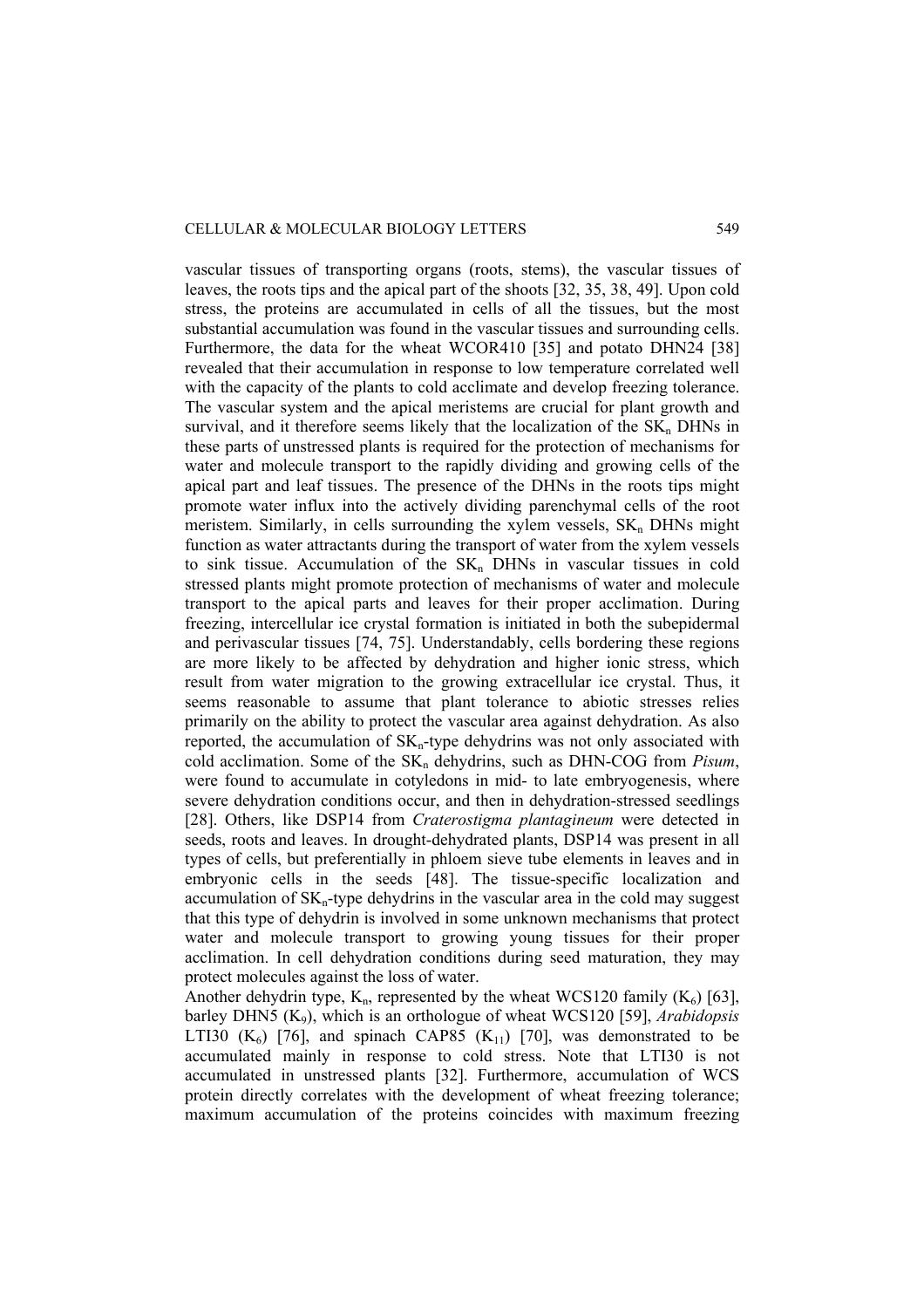tolerance of the plants [63]. The meristematic crown, the most freezing-tolerant tissue, accumulates more of the WCS proteins than the basal region of the crown, shoot and roots. These observations are consistent with the fact that winter wheat survival is determined by the capacity of the crown meristematic tissues to survive the winter [77]. The WCS proteins are localized mainly in the vascular transition zone with no detectable level in the mature xylem and shoot apical meristem or lateral root primordia [34]. Also, LTI30 was shown to localize in vascular tissues during low temperature treatment [32]. Although there is no direct evidence from *in vitro* experiments on a potential role of the K-type dehydrins, their localization in the vascular transition zone, like the  $SK_n$ -type dehydrins, suggests that both the  $SK_n$ - and K-type dehydrins may participate in similar protection mechanisms against low temperature stress or are involved in acclimation processes that protect transport systems upon stress for a correct acclimation of meristematic apical tissues and leaves.

## **CONCLUSION**

To summarize the data presented above, the following conclusions may be drawn.

- Proteins belonging to group 2 of the LEA, the so-called dehydrins, are widely distributed in the plant kingdom.
- On the basis of amino acid sequence similarity and structural characteristics, dehydrins can be divided into different types.
- DHNs can be localized in different vegetative tissues during growth under normal conditions, and are substantially accumulated in the cells of all tissues under conditions leading to cell dehydration, such as drought, low temperature and salinity, and during natural dehydration processes that occur during seed maturation and in dry seeds.
- There is no correlation between dehydrin type and tissue localization. Several DHN types may be localized in the same tissue.
- The precise function of dehydrins *in planta* has not been established but *in vitro* findings revealed that each dehydrin type could have a specific function. The  $YSK_n$ -type binds to lipid vesicles that contain acidic phospholipids, and  $K_nS$  dehydrins have been shown to bind metals and have the ability to scavenge hydroxyl radicals. They may protect lipid membranes against peroxidation or display cryoprotective activity toward freezingsensitive enzymes. The  $SK_n$ - and K-types seem to be directly involved in cold acclimation processes.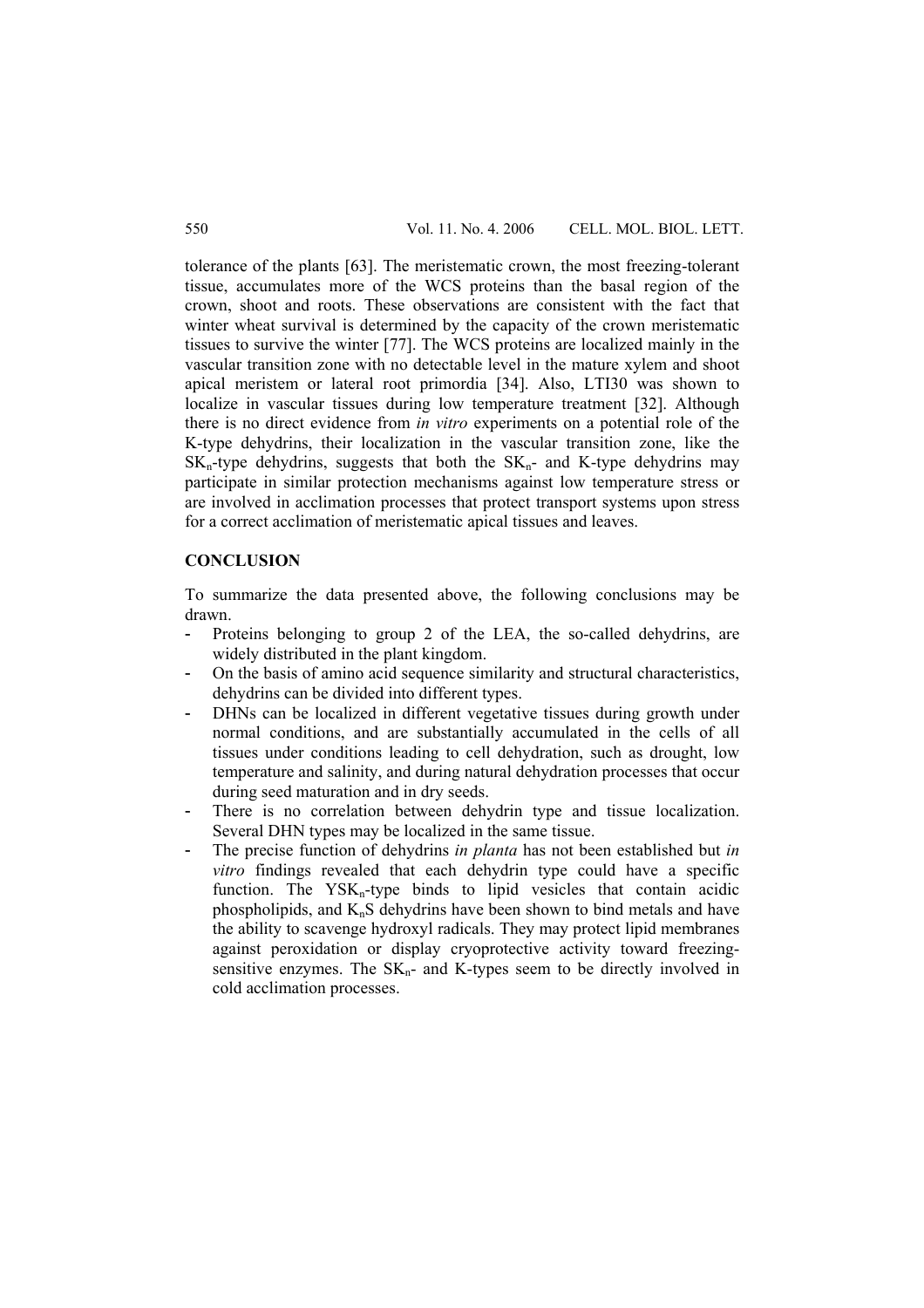#### **REFERENCES**

- 1. Ingram, J. and Bartels, D. The molecular basis of dehydration tolerance in plants. **Annu. Rev. Plant Physiol. Plant Mol. Biol.** 47 (1996) 377-403.
- 2. Allagulova, Ch.R., Gilamov, F.R., Shakirova, F.M. and Vakhitov, V.A. The plant dehydrins: structure and functions. **Biochemistry (Moscow)** 68 (2003) 945-951.
- 3. Garay-Arroyo A., Colmenoro-Florest J.M., Garciarrubio A. and Covarrubias A.A. Highly hydrophilic proteins in prokaryotes and eucaryotes are common during conditions of water deficit. **J. Biol. Chem.** 275 (2000) 5668-5674.
- 4. Dure, L., Crouch, M., Harada, J., Ho, T.-H.D., Mundy, J., Quatrano, R., Thomas, T. and Sung, Z.R. Common amino acid sequence domains among the LEA proteins of higher plants. **Plant Mol. Biol.** 12 (1989) 475-486.
- 5. Cuming, A. C. LEA proteins. In Seed Proteins (Shewry, P. R. and Casey, R., Eds.), (1999) pp. 753-780, Kluwer Academic Publishers, Dordrecht.
- 6. Bray, E. A. Molecular responses to water deficit. **Plant Physiol.** 103 (1993) 1035-1040
- 7. Wise, M.J. LEAping to conclusions: a computational reanalysis of late embryogenesis abundant proteins and their possible roles. **BMC Bioinform.** 4 (2003) 52.
- 8. McCubbin, W.D., Kay, C.M. and Lane, B.G. Hydrodynamic and optical properties of the wheat germ Em protein. **Can. J. Biochem. Cell Biol.** 63 (1985) 803-811.
- 9. Dure III, L. Occurrence of a repeating 11-mer amino acid sequence motif in diverse organisms. **Protein Pept. Lett.** 8 (2001) 115-122.
- 10. Solomon, A., Salomon, R., Paperna, I. and Glazer, I. Desiccation stress of entomopathogenic nematodes induces the accumulation of a novel heat stable product. **Parasitology** 121 (2000) 409-416.
- 11. Browne, J., Tunnacliffe, A. and Burnell, A. Plant desiccation gene found in a nematode. **Nature (London)** 416 (2002) 38.
- 12. Goyal, K., Tisi, L., Basran, A., Browne, J., Burnell, A., Zurdo, J. and Tunnacliffe, A. Transition from natively unfolded to folded state induced by desiccation in an anhydrobiotic nematode protein. **J. Biol. Chem.** 278 (2003) 12977-12984.
- 13. Wolkers, W.F., McCready, S., Brandt, W.F., Lindsey, G.G. and Hoekstra, F.A. Isolation and characterization of a D-7 LEA protein that stabilizes glasses *in vitro*. **Biochim. Biophys. Acta** 1544 (2001) 196-206.
- 14. Close, T.J. Dehydrins: A commonality in the response of plants to dehydration and low temperature. **Physiol. Plant** 100 (1997) 291-296.
- 15. Campbell, S.A. and Close, T.J. Dehydrins: genes, proteins, and association with phenotypic traits. **New Phytol.** 137 (1997) 61-74.
- 16. Li, R., Brawley, S.H. and Close, T.J. Dehydrin-like proteins in fucoid algae. **Plant Physiol.** 114 (1997) 479-479.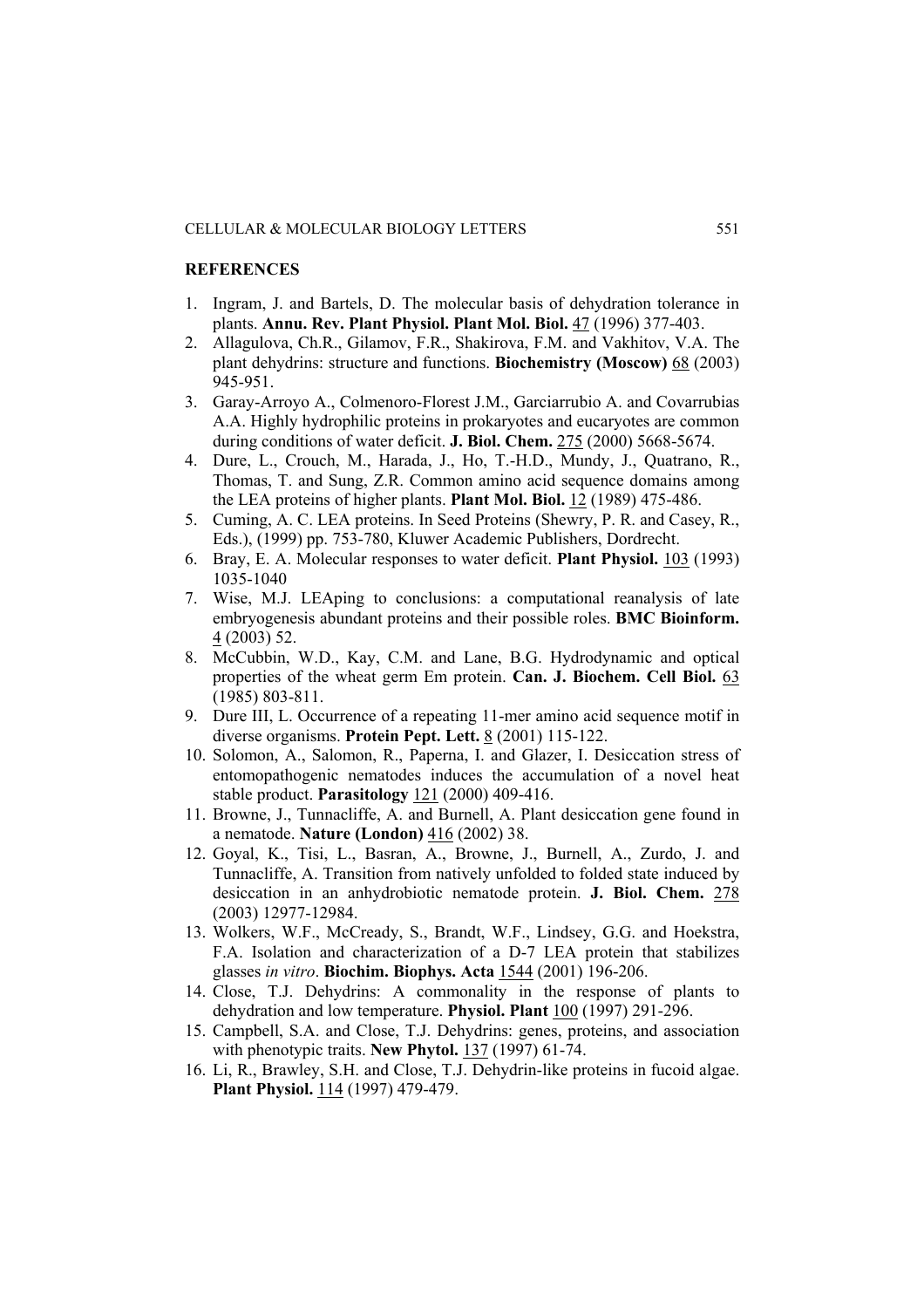- 17. Mitwisha, L., Brandt, W., McCread, L. and Lindsey, G.G. HSP12 is a LEAlike protein in *Saccharomyces cerevisiae*. **Plant Mol. Biol.** 37 (1998) 513- 521.
- 18. Davidson, W.S., Jonas, A., Clayton, D.F. and George, J.M. "Stabilization of alpha-synuclein secondary structure upon binding to synthetic membranes." **J. Biol. Chem.** 273 (1998) 9443-9449.
- 19. Segrest, J.P., Deloof, H., Dohlman, J.G., Brouilette C.G. and Anantharamaiah, G.M. Amphipathic helix motif: classes and properties. **Proteins Struct. Funct. Genet.** 8 (1990) 103-117.
- 20. Close, T.J., Kortt, A.A. and Chandler, P.M. A cDNA-Based Comparison of Dehydration-Induced Proteins (Dehydrins) in Barley and Corn. **Plant Mol. Biol.** 13 (1989) 95-108.
- 21. Lisse, T., Bartels, D., Kalbitzer, H.R. and Jaenicke, R. The recombinant dehydrinlike desiccation stress protein from the resurrection plant *Craterostigma plantagineum* displays no defined three-dimensional structure in its native state. **Biol. Chem.** 377 (1996) 555-561.
- 22. Ismail, A.M., Hall, A.E. and Close, T.J. Purification and partial characterization of a dehydrin involved in chilling tolerance during seedling emergence of cowpea. **Plant Physiol.** 120 (1999a) 237-244.
- 23. Puhakainen, T., Hess, M.V., Mäkela, P., Svenson, J., Heino, P. and Palva, E.T. Overexpression of multiple dehydrin genes enhances tolerance to freezing stress in *Arabidopsis*. **Plant Mol. Biol.** 54 (2004) 743-753.
- 24. Choi, D.W., Zhu, B. and Close, T.J. The barley (*Hordeum vulgare* L.) dehydrin multigene family: sequences, allele types, chromosome assignments, and expression characteristics of 11 Dhn genes of cv Dicktoo. **Theor. Appl. Genet.** 98 (1999) 1234-1247.
- 25. Rodriguez, E.M., Svenson, J.T., Malatrasi, M., Choi, D.-W and Close, T.J. Barley *Dhn*13 encodes a KS-type dehydrin with constitutive and stress responsive expression. **Theor. Appl. Genet.** 110 (2005) 852-858.
- 26. Svenson, J., Ismail, A.M., Palva, E.T and Close, T.J. Dehydrins. In: Sensing, Signalling and Cell Adaptation (Storey, K.B. and Storey, J.M. Eds.), Elsevier Science B.V. (2002) 155-171.
- 27. Goday, A., Jensen, A.B., Culianezmacia, F.A.. Alba, M.M., Figueras, M., Serratosa, J., Torrent, M. and Pages, M. The maize abscisic acid-responsive protein RAB17 is located in the nucleus and interacts with nuclearlocalization signals. **Plant Cell** 6 (1994) 351-360.
- 28. Robertson, M. and Chandler, P.M. A dehydrin cognate protein from pea (*Pisum sativum* L.) with an atypical pattern of expression. **Plant Mol. Biol.** 26 (1994) 805-816.
- 29. Kiyosue, T., Yamaguchi-Shinozaki, K., Shinozaki, K., Kamada, H. and Harada, H. cDNA cloning of Ecp40, an embryogenic-cell protein in carrot, and its expression during somatic and zygotic embryogenesis. **Plant Mol. Biol.** 21 (1993) 1053-1068.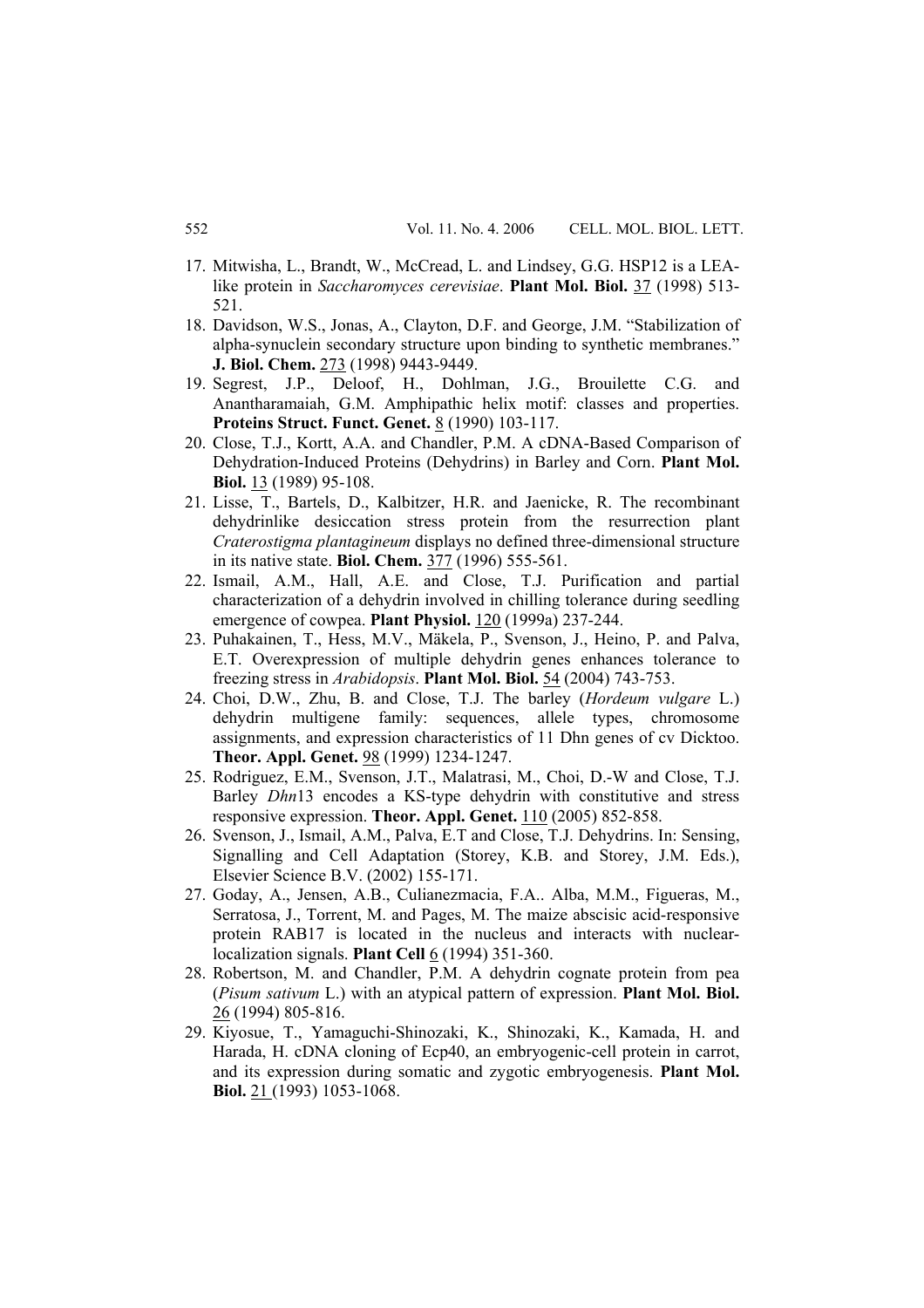- 30. Momma, M., Haraguchi, K., Saito, M., Chikuni, K. and Harada. K. Purification and characterization of the acid soluble 26-kDa polypeptide from soybean seeds. **Biosci. Biotechnol. Biochem.** 61 (1997) 1286-1291.
- 31. Momma, M., Kaneko, S., Haraguchi, K. and Matsukura, U. Peptide mapping and assessment of cryoprotective activity of 26/27-kDa dehydrin from soybean seeds. **Biosci. Biotechnol. Biochem.** 67 (2003) 1832-1835.
- 32. Nylander, M., Svensson, J., Palva, E.T. and Welin, B.V. Stress-induced accumulation and tissue-specific localisation of dehydrins in *Arabidopsis thaliana*. **Plant Mol. Biol.** 45 (2001) 263-279.
- 33. Bravo, L.A., Close, T.J., Corcuera, L.J. and Guy, C.L. Characterization of an 80- kDa dehydrin-like protein in barley responsive to cold acclimation. **Physiol. Plant.** 106 (1999) 177-183.
- 34. Houde, M., Daniel, C., Lachapelle, M., Allard, F., Laliberte, S. and Sarhan, F. Immunolocalization of freezing-tolerance-associated proteins in the cytoplasm and nucleoplasm of wheat crown tissues. **Plant J.** 8 (1995) 583- 593.
- 35. Danyluk, J., Perron, A., Houde, M., Limin, A., Fowler, B., Benhamou, N. and Sarhan, F. Accumulation of an acidic dehydrin in the vicinity of the plasma membrane during cold acclimation of wheat. **Plant Cell** 10 (1998) 623-638.
- 36. Godoy, J.A., Lunar, R., Torresschumann, S., Moreno, J., Rodrigo, R.M. and Pintortoro, J.A. Expression, tissue distribution and subcellular-localization of dehydrin Tas14 in salt-stressed tomato plants. **Plant Mol. Biol.** 26 (1994) 1921-1934.
- 37. Rorat, T., Grygorowicz, W.J., Irzykowski, W. and Rey, P. Expression of KS-type dehydrins is primarily regulated by factors related to organ type and leaf developmental stage under vegetative growth. **Planta** 218 (2004) 878- 885.
- 38. Rorat,T., Szabala, B.M., Grygorowicz, W.J., Wojtowicz, B., Yin, Z. and Rey, P. Expression of SK<sub>3</sub>-type dehydrin in transporting organs is associated with cold acclimation in *Solanum* species. **Planta** 224 (2006) 205-221.
- 39. Koag, M-C., Fenton, R.D., Wilken, S. and Close, T.J. The binding of maize DHN1 to lipid vesicles. Gain of structure and lipid specificity. **Plant. Physiol.** 131 (2003) 309-316.
- 40. Krüger, C., Berkowith, O., Stephan, U.W. and Hell, R. A metal-binding member of the late embryogenesis abundant protein family transports iron in the phloem of *Ricuinus communi*s L. **J. Biol. Chem.** 277 (2002) 25062- 25062.
- 41. Hara, M., Fujinaga, M. and Kuboi, T. Metal binding by citrus dehydrin with histidine-rich domains. **J. Exp. Bot.** 56 (2005) 2695-2703.
- 42. Hara, M., Fujinaga, M. and Kuboi, T. Radical scavenging activity and oxidative modification of citrus dehydrin. **Plant. Physiol. Biol.** 42 (2004) 657-662.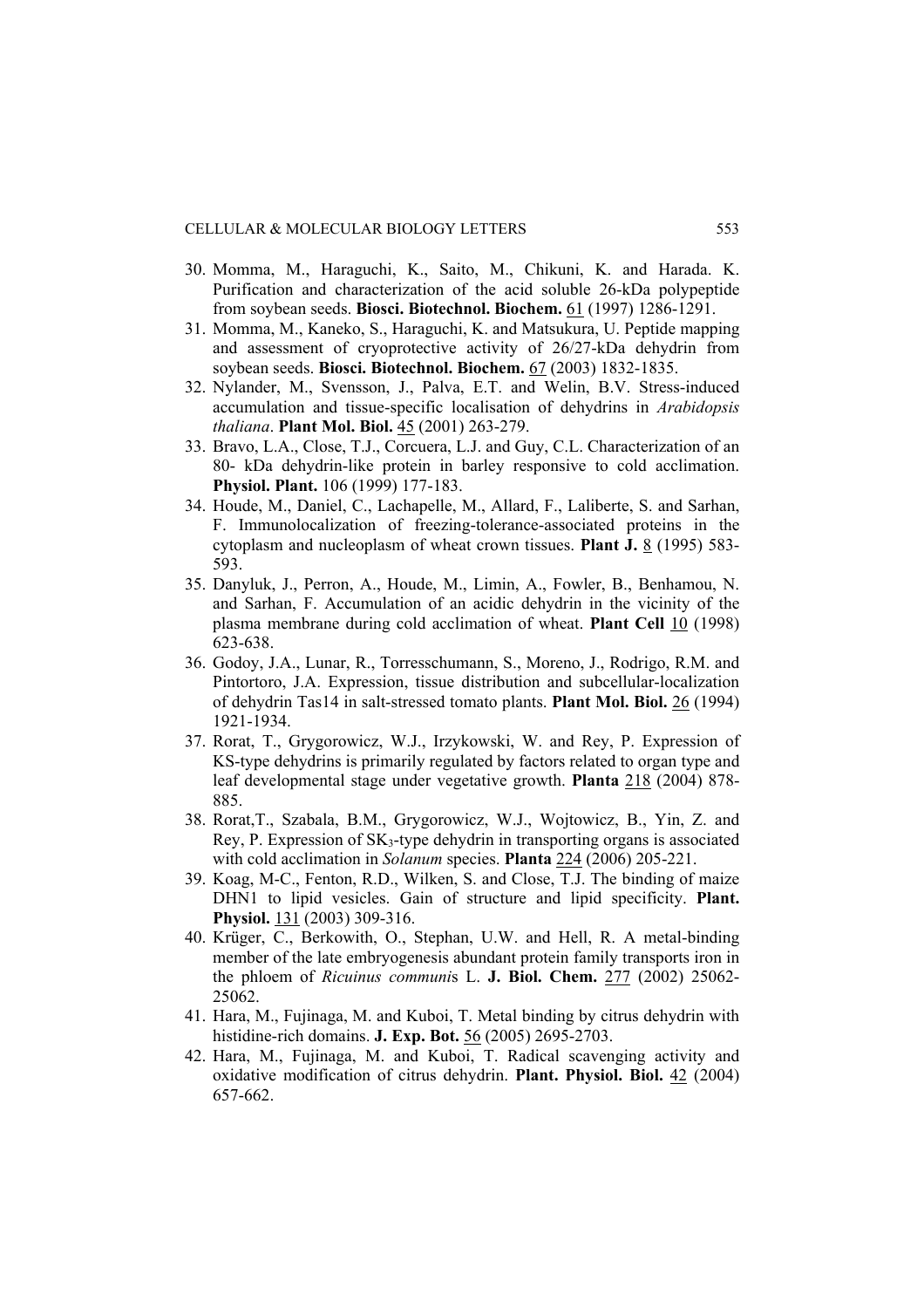- 43. Hara, M., Terashima. S, Fukaya, T. and Kuboi, T. Enhancement of cold tolerance and inhibition of lipid peroxidation by citrus dehydrin in transgenic tobacco. **Planta** 217 (2003) 290-298.
- 44. Wisniewski, M., Webb, R., Balsamo, R., Close, T.J., Yu, X.M. and Griffith, M. Purification, immunolocalization, cryoprotective, and antifreeze activity of PCA60: A dehydrin from peach (*Prunus persica*). **Physiol. Plant.** 105 (1999) 600-608.
- 45. Rinne, P.L.H., Kaikuranta, P.L.M., van der Plas, L.H.W. and van der Schoot, C. Dehydrins in cold-acclimated apices of birch (*Betula pubescens* Ehrh.): production, localization and potential role in rescuing enzyme function during dehydration. **Planta** 209 (1999) 377-388.
- 46. Hara, M., Terashima, S. and Kuboi, T. Characterization and cryoprotective activity of cold-responsive dehydrin from *Citrus unshiu*. **J. Plant. Physiol.** 158 (2001) 1333-1339.
- 47. Lang, V. and Palva, E.T. The expression of a RAB-related gene, RAB18, is induced by abscisic-acid during the cold-acclimation process of *Arabidopsis thaliana* (L) Heynh. **Plant Mol. Biol.** 20 (1992) 951-962.
- 48. Karlson, D.T., Fujino, T., Kimura, S., Baba, K., Itoh, T. and Ashworth, E.N. Novel plasmodesmata association of dehydrin-like proteins in cold acclimation red-osier dogwood (*Cornus sericea*). **Tree Physiol.** 23 (2003) 759-767.
- 49. Schneider, K., Wells, B., Schmelzer, E., Salamini, F. and Bartels, D. Desiccation leads to the rapid accumulation of both cytosolic and chloroplastic proteins in the resurrection plant *Craterostigma plantagineum* Hochst. **Planta** 189 (1993) 120-131.
- 50. Egerton-Warburton, L.M., Balsamo, R.A. and Close, T.J. Temporal accumulation and ultrastructural localization of dehydrins in *Zea mays*. **Physiol. Plant.** 101 (1997) 545-555.
- 51. Borovskii, G.B., Stupnikova, I.V., Antipina, A.I. and Voinikov, V.K. Accumulation of protein, immunochemically related to dehydrins in the mitochondria of cold treated plants. **Dokl. Akad. Nauk** 371 (2000) 251-254.
- 52. Heyen, B.J., Alsheikh, M.K., Smith, E.A., Torvik, C.F., Seals, D.F. and Randall, S.K. The calcium-binding activity of a vacuole-associated, dehydrin–like protein is regulated by phosphorylation. **Plant Physiol.** 130 (2002) 675-687.
- 53. Asghar, R., Fenton, R.D., Demason, D.A. and Close, T.J. Nuclear and cytoplasmic localization of maize embryo and aleurone dehydrin. **Protoplasma** 177 (1994) 87-94.
- 54. Bracale, M., Levi, M., Savini, C., Dicorato, W. and Galli, M.G. Water deficit in pea root tips: Effects on the cell cycle and on the production of dehydrin-like proteins. **Ann. Bot.** 79 (1997) 593-600.
- 55. Jensen, A.B., Goday, A., Figueras, M., Jessop, A.C. and Pages, M. Phosphorylation mediates the nuclear targeting of the maize RAB17 protein. **Plant J.** 13 (1998) 691-697.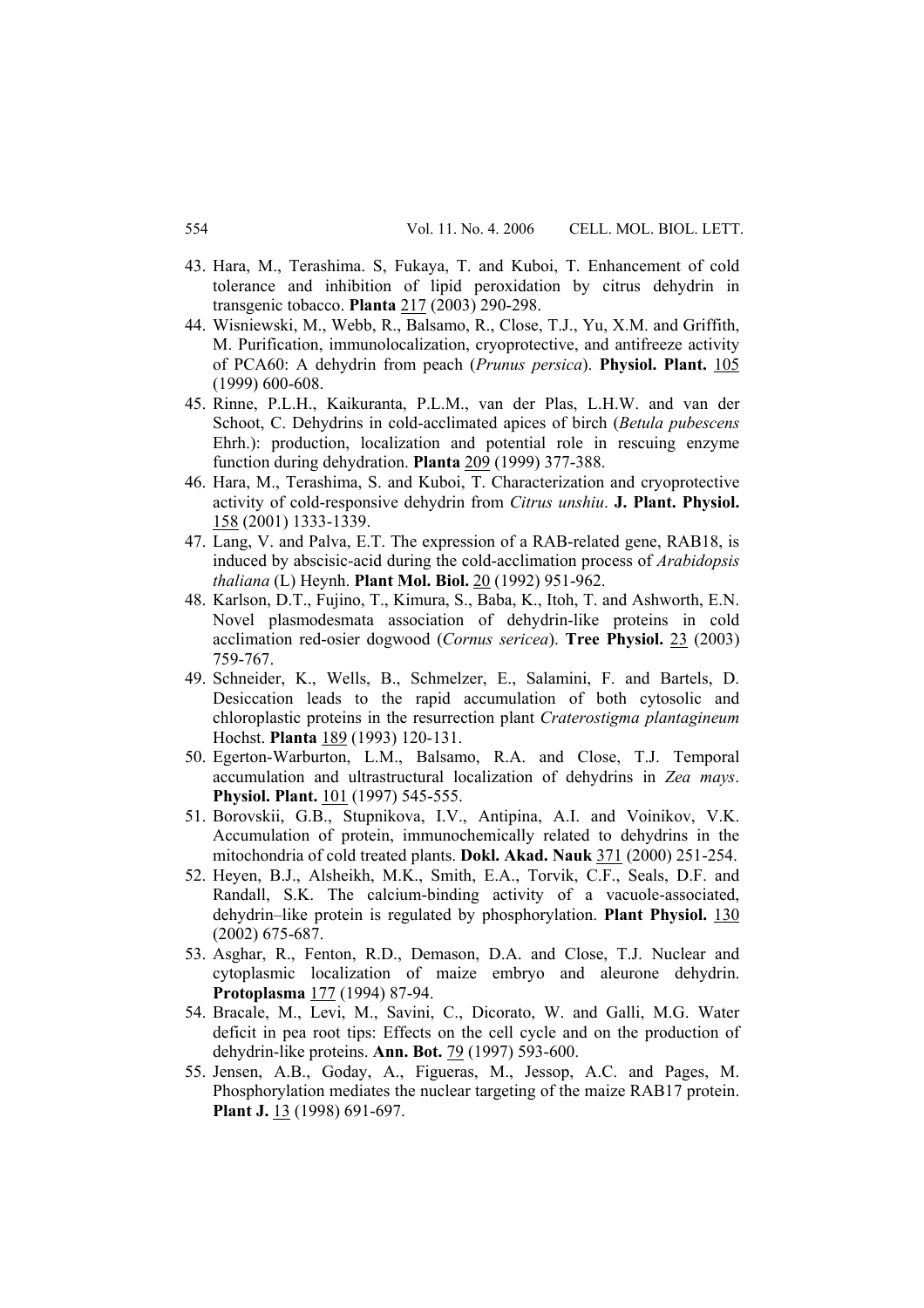- 56. Mundy, J. and Chua, N.H. Abscisic acid and water-stress induce the expression of a novel rice gene. **Embo J.** 7 (1988) 2279-2286.
- 57. Neven, L., Haskell, G.,D.W., Hofig, A., Li, Q.B. and Guy, C.L. Characterization of a spinach gene responsive to low- temperature and water-stress. **Plant Mol. Biol.** 21 (1993) 291-305.
- 58. Vilardell, J., Goday, A., Freire, M.A., Torrent, M., Martinez, M.C., Torne, J. M. and Pages, M. Gene, sequence, developmental regulation and protein phosphorylation of RAB17 in maize. **Plant Mol. Biol.** 14 (1990) 423-432.
- 59. Plana, M., Itarte, E., Eritja, R., Goday, A., Pages, M. and Martinez, M.C. Phosphorylation of maize RAB-17 protein by casein kinase-2. **J. Biol. Chem.** 266 (1991) 22510-22514.
- 60. Alsheikh, M.K., Heyen, B.J., Randall, S.K. Ion binding properties of the dehydrin ERD14 are dependent upon phosphorylation. **J. Biol. Chem.** 278 (2003) 40882-40889.
- 61. Golan-Goldhirsh, A., Peri, I., Birk, Y. and Smirnoff, P. Inflorescence bud proteins of *Pistacia vera*. **Trees-Struct. Funct.** 12 (1998) 415-419.
- 62. Levi, A., Panta, G.R., Parmentier, C.M., Muthalif, M.M. Arora, R., Shanker, S. and Rowland, L.J. Complementary DNA cloning, sequencing and expression of an unusual dehydrin from blueberry floral buds. **Physiol. Plant.** 107 (1999) 98-109.
- 63. Sarhan, F., Oullet, F. and Vazquez-Tello, A. The wheat wcs120 gene family: a useful model to understand the molecular genetics of freezing tolerance in cereals. **Physiol. Plant.** 101 (1997) 439-445.
- 64. Ismail, A.M., Hall, A.E. and Close, T.J. Allelic variation of a dehydrin gene cosegregates with chilling tolerance during seedling emergence. **Proc. Natl. Acad. Sci. U. S. A.** 96 (1999b) 13566-13570.
- 65. Whitsitt, M.S., Collins, R.G. and Mullet, J.E. Modulation of dehydration tolerance in soybean seedlings. **Plant Physiol.** 114 (1997) 917-925.
- 66. Cellier, F., Conéjéro, G., Breitler, J-C. and Casse, F. Molecular and physiological responses to water deficit in drought-tolerant and droughtsensitive lines of sunflower. **Plant Physiol.** 116 (1998) 319-328.
- 67. Ismail, A.M., Hall, A.E. and Close, T.J. Chilling tolerance during emergence of cowpea associate with a dehydrin and slow electrolyte leakage. **Crop Sci.** 37 (1997) 1270-1277.
- 68. Tabaei-Aghdaei, S.R., Harrison, P. and Pearce, R.S. Expression of dehydratio-stress-related genes in the crowns of wheatgresses species [*Lophopyrum elongatum* (Host) A. Love and *Agropyron desertorum* (Fisch. Ex Link.) Schult. having contrasting acclimation to salt, cold and drought. **Plant Cell Environ.** 23 (2000) 561-571.
- 69. Zhu, B., Choi, D.W., Fenton, R. and Close, T.J. Expression of the barley dehydrin multigene family and the development of freezing tolerance. **Mol.**  Gen. Genet. 264 (2000) 145-153.
- 70. Kaye, C., Neven, L., Hofig, A., Li, Q.B., Haskell, D. and Guy, C. Characterization of a gene for spinach CAP160 and expression of two